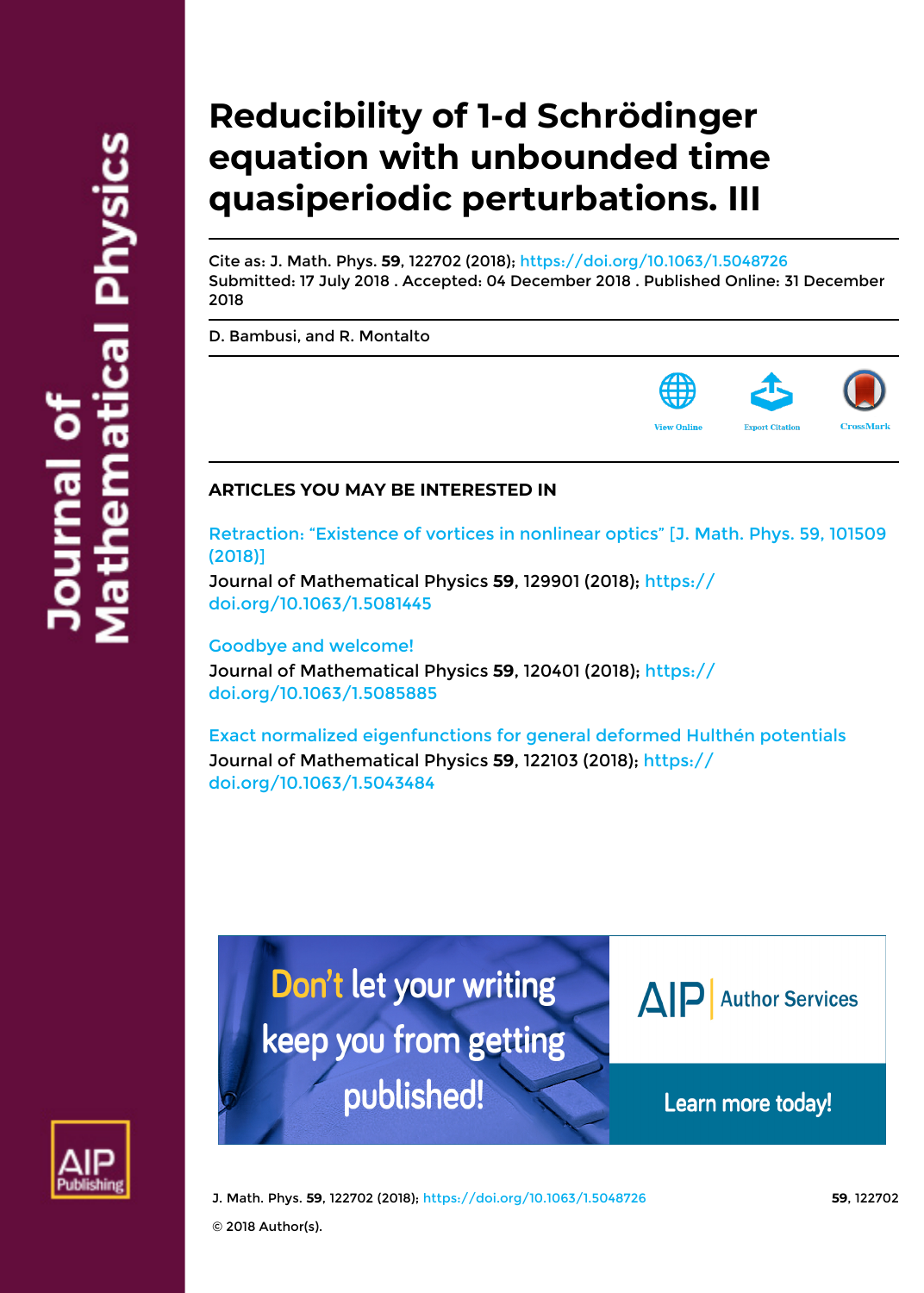<span id="page-1-3"></span><span id="page-1-2"></span>

## **Reducibility of 1-d Schrödinger equation with unbounded [time quasiperiodic perturbations. III](https://doi.org/10.1063/1.5048726)**

D. Bambusi<sup>[a\)](#page-1-0)</sup> and R. Montalto<sup>[b\)](#page-1-1)</sup>

*Dipartimento di Matematica, Universita degli Studi di Milano, Via Saldini 50, ` I-20133 Milano, Italy*

(Received 17 July 2018; accepted 4 December 2018; published online 31 December 2018)

In this paper, we study the reducibility of time quasiperiodic perturbations of the quantum harmonic or anharmonic oscillator in one space dimension. We modify known algorithms obtaining a reducibility result which allows us to deal with perturbations of order strictly larger than the ones considered in all the previous papers. *Published by AIP Publishing.* <https://doi.org/10.1063/1.5048726>

#### **I. INTRODUCTION**

In this paper, we study the reducibility of the time dependent Schrödinger equation

$$
i\dot{\psi} = H(\omega t)\psi,\tag{1.1}
$$

$$
H(\omega t) := (-i\partial_x - \epsilon W_1(x, \omega t))^2 + V(x) + \epsilon W_0(x, -i\partial_x, \omega t), \quad x \in \mathbb{R},
$$
 (1.2)

where *V* is a smooth potential growing as  $V(x) \approx |x|^2 \ell$ ,  $\ell \ge 1$ , as  $x \to \infty$ , and  $W_i$  are real valued  $C^{\infty}$  functions (symbols), depending in a quasiperiodic way on time. More precisely, we prove the existence functions (symbols), depending in a quasiperiodic way on time. More precisely, we prove the existence of a unitary (in  $L^2$ ) transformation depending in a quasiperiodic way on time, which conjugates the system to a diagonal time independent one. The main point is that we allow here perturbations which are of order higher than those treated in all previous papers. In particular, we include the case of a harmonic oscillator subject to a magnetic forcing.

From a physical point of view, the main consequence is that a time quasiperiodic perturbation of the kind considered here does not transfer indefinitely energy to a quantum particle. From a mathematical point of view, this is expressed by the fact that the Sobolev norms of the solutions of  $(1.1)$  stay bounded for all time. We recall that  $(1.2)$  was also studied for more theoretical reasons: it is well known that the classical Duffing oscillator, namely, the Hamiltonian system with Hamiltonian ξ quantum system has some behaviors which are a quantum counterpart of this nonregular behavior.  $2 + x^4 + \epsilon x^{60} \cos(\omega t)$ , exhibits small chaotic islands when  $\epsilon \neq 0$ . The question is whether the usuatum system has some behaviors which are a quantum counternart of this nonregular behavior. Furthermore, a point of interest is whether this depends on the value of the exponent  $\beta_0$  or not. As a consequence of reducibility, one gets that the quantum perturbed system qualitatively behaves forever as the unperturbed one, in sharp contrast with what happens in the classical case. Here, we prove that this is the case as far as  $\beta_0 < 3$ . Previously, this was known for integer values of  $\beta_0 \leq 4$  or for real technique.

values  $\beta_0 < 2$ . We also expect our result to be the best one achievable with variants of the present<br>technique.<br>We now describe more in detail our assumptions and compare the present result with the previous<br>ones. To fi We now describe more in detail our assumptions and compare the present result with the previous only. In this case, the precise assumption is that  $\forall k \geq 0$ , and there exists  $C_k$  such that the following estimates are fulfilled:

$$
\left|\partial_x^k W_0(x,\omega t)\right| \le C_k \langle x \rangle^{\beta_0 - k}, \quad \beta_0 < 2\ell - 1 \tag{1.3}
$$

$$
\left|\partial_x^k W_1(x,\omega t)\right| \le C_k \langle x \rangle^{\beta_1 - k}, \quad \beta_1 \begin{cases} \le \ell & \text{if } \ell \in [1,2) \\ < 2(\ell - 1) & \text{if } 2 \le \ell. \end{cases} \tag{1.4}
$$

<span id="page-1-0"></span>a)Email*:* [dario.bambusi@unimi.it](mailto:dario.bambusi@unimi.it)

<span id="page-1-1"></span>b)Email*:* [riccardo.montalto@unimi.it](mailto:riccardo.montalto@unimi.it)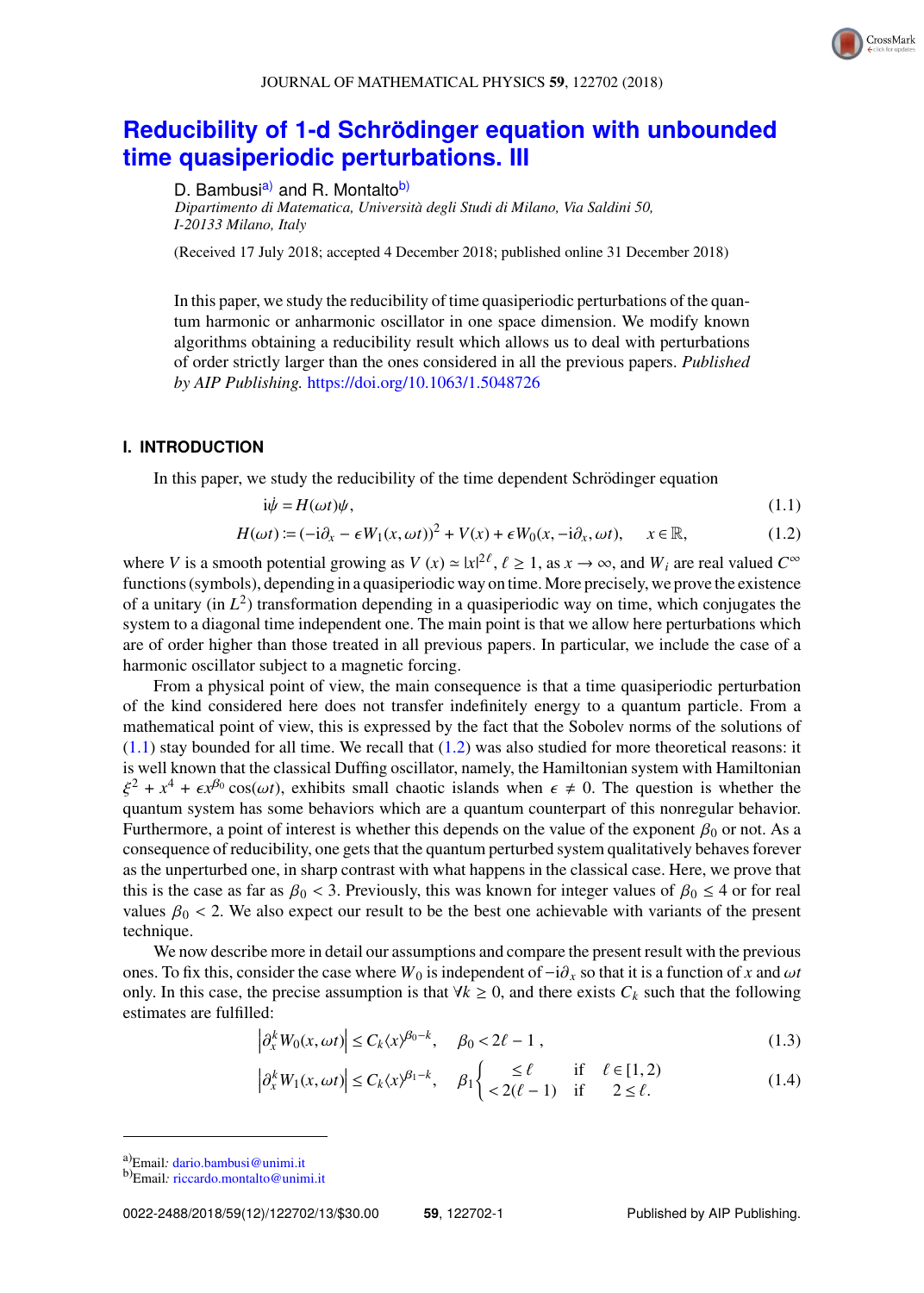In the literature, the best known results are those of Ref. [1,](#page-12-0) which required  $\beta_0 < \ell$  and  $\beta_1 < \ell - 1$  for  $\ell \in [1, 2]$ , while, in the case  $\ell > 2$ , the order  $\beta_1$  was subject to the limitation  $\beta_1 < \ell/2$ .

The problem of reducibility of equations of the form of  $(1.1)$  has a long history, and the main results have been obtained in Refs. [2–](#page-12-1)[8,](#page-13-0) and [1](#page-12-0) (see Ref. [1](#page-12-0) for a more detailed history). We also mention that our result is limited to the one dimensional case, while some results on these prob-lems in more than one dimension have been recently obtained.<sup>[9–](#page-13-1)[13](#page-13-2)</sup> We also recall that related techniques have been used in order to get a control on the growth of Sobolev norms in Refs. [14](#page-13-3) and [15.](#page-13-4)

We now outline the strategy of the proof, which is the same as that of Refs. [8](#page-13-0) and [1,](#page-12-0) which in turn is a development of the ideas of Refs. [16](#page-13-5)[–18.](#page-13-6) Such ideas consist of exploiting pseudodifferential calculus in order to conjugate the Hamiltonian to a new one which is a smoothing perturbation of a time independent operator and then applying a Kolmogorov-Arnold-Moser (theory) (KAM)-reducibility scheme in order to complete the reduction to constant coefficients. More applications of these ideas can be found in several papers (see, e.g., Refs. [19](#page-13-7)[–23,](#page-13-8) and [13\)](#page-13-2).

In the present paper, in order to prove our reducibility result, we proceed as follows: first, by a gauge transformation, we eliminate from the perturbation the terms containing first order derivatives. Then, we develop a variant of the theory of Refs. [8](#page-13-0) and [1](#page-12-0) in order to reduce the perturbation to a smoothing one. The main difference is that here we do not eliminate time from the normal form that we construct. More precisely, we first use the theory of Ref. [1](#page-12-0) (a variant of Theorem 3.19 of that paper) in order to conjugate  $(1.2)$  to a system which is a perturbation of  $H_0$  belonging to a better class of symbols (essentially those considered in Ref. [8\)](#page-13-0), and then, we apply the theory of Ref. [14](#page-13-3) in order to conjugate the so obtained system to another one which is a smoothing perturbation of a diagonal time dependent system. Finally, we eliminate time from the latter system by an explicit transformation which is done at the quantum level. Actually, we recall that in Refs. [8](#page-13-0) and [1,](#page-12-0) the main limitation to the order of the perturbation came from the construction of the transformation eliminating time from the perturbation.

In Sec. [II,](#page-2-0) we give a precise statement of our main result and Sec. [III](#page-5-0) contains its proof. Section III is split into 4 subsections: in Subsection [III A,](#page-5-1) we give some preliminaries; in Subsection [III B,](#page-6-0) we eliminate  $W_1$ ; and in Subsection [III C,](#page-7-0) we give some smoothing theorems reducing the system to a time dependent normal form. Finally, in Subsection [III D,](#page-11-0) we eliminate time from the normal form and conclude the proof.

#### <span id="page-2-0"></span>**II. STATEMENT OF THE MAIN RESULT**

We start by giving the precise assumptions on the potential. When  $\ell > 1$ , we assume that

<span id="page-2-1"></span>
$$
V(x) = V(-x),\tag{2.1}
$$

and that it admits an asymptotic expansion of the form

$$
V(x) \sim |x|^{2\ell} + \sum_{j \ge 1} V_{2(\ell-j)}(x),\tag{2.2}
$$

with *V<sub>a</sub>* homogeneous of degree *a*, namely, such that  $V_a(\rho x) = \rho^{aV}(x)$ ,  $\forall \rho > 0$ . We also assume that

$$
V'(x) \neq 0, \quad \forall x \neq 0. \tag{2.3}
$$

In the case  $\ell = 1$ , we assume that  $V(x) = x^2$ .

*Remark 2.1. The above assumptions on the potential are needed in order to apply the theory of Ref. [1,](#page-12-0) which in turn deeply exploits the theory of Ref. [24.](#page-13-9) We think that it should be possible to extend the results to more general potentials, for example, to noneven potentials and to potentials admitting expansions more general then* [\(2.2\)](#page-2-1)*. Such an extension would require a nontrivial amount of work for which we do not have a true motivation. For this reason, we limit ourselves to the considered class of potentials.*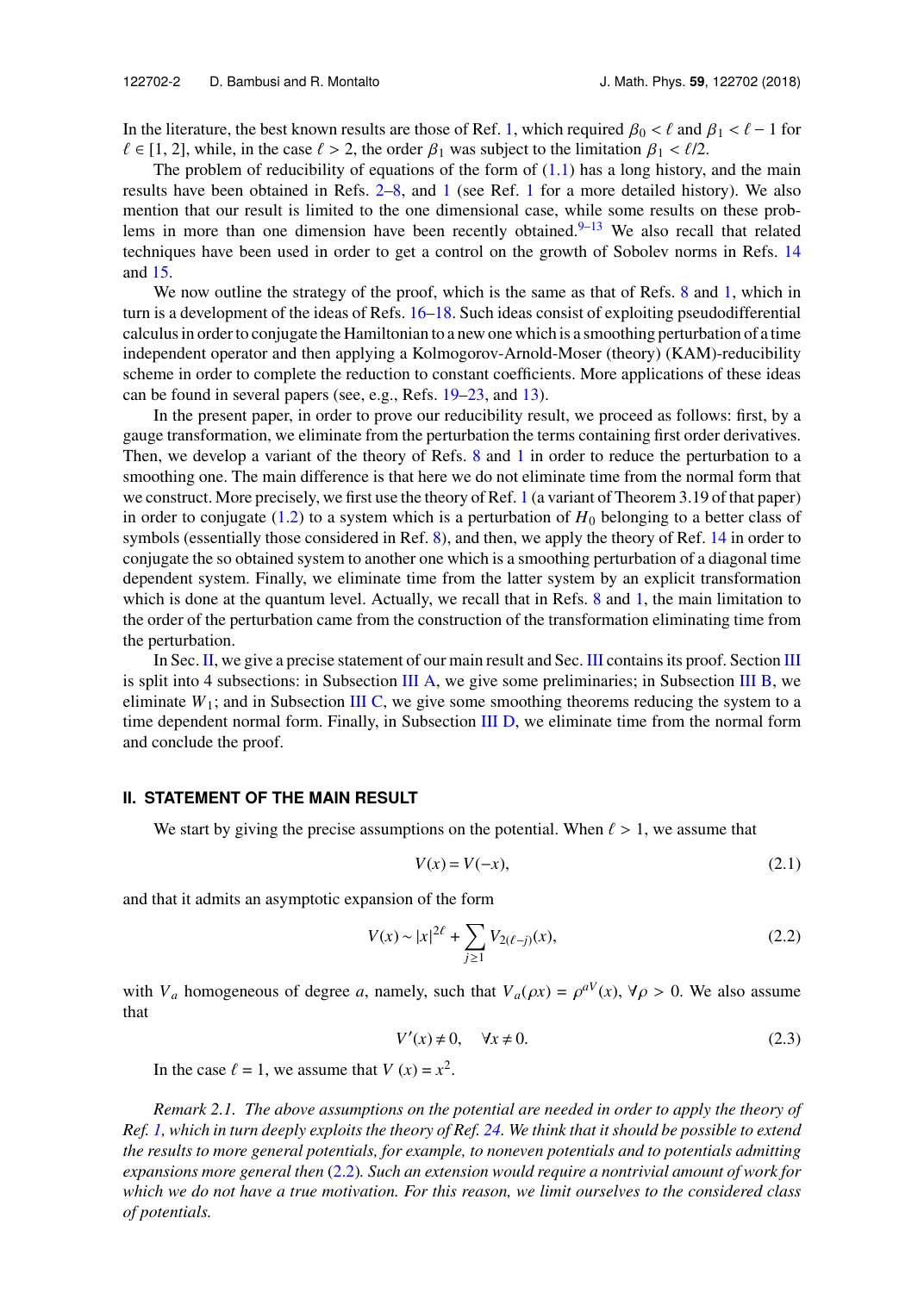We denote by  $\lambda_j^v$  the sequence of the eigenvalues of

$$
H_0 := -\partial_{xx} + V(x). \tag{2.4}
$$

According to the results of Ref. [24,](#page-13-9) they form a sequence  $\lambda_j^v \sim cj^d$ , with  $d = \frac{2\ell}{\ell+1}$ . In what follows, *we*<br>*will identify*  $L^2$  with  $\ell^2$  by interducing the harit of the sigmanter of  $U$ . We also define a pro *will identify*  $L^2$  *with*  $\ell^2$  *by introducing the basis of the eigenvector of H<sub>0</sub>. We also define a reference operator*  $K_0 := H_0^{\frac{\ell+1}{2\ell}}$ .

*Definition 2.2. For s*  $\geq$  0, we define the Sobolev-like spaces  $\mathcal{H}^s := D(K_0^s)$  (domain of the s-power *of the operator*  $K_0$ ) endowed by the graph norm. For negative s, the space  $\mathcal{H}^s$  is the dual of  $\mathcal{H}^{-s}$ . We will denote by  $\mathcal{B}(\mathcal{H}^{s_1}; \mathcal{H}^{s_2})$  the space of bounded linear operators from  $\mathcal{H}^{s_1}$  to  $\mathcal{H}^{s_2}$ .

*Proposition 2.3. For*  $s \geq 0$ , given a function  $u \in \mathcal{H}^s$ , one has that

<span id="page-3-0"></span>
$$
||u||_{\mathcal{H}^{s}} \simeq ||u||_{H^{\frac{\ell+1}{\ell}s}} + ||\langle x \rangle^{(\ell+1)s} u||_{L^{2}},
$$
\n(2.5)

where  $\langle x \rangle \coloneqq \sqrt{\langle x \rangle^2}$  $\overline{1 + x^2}$ ,  $H^s$  is the standard Sobolev space, and  $\Vert . \Vert_{H^s}$  the corresponding norm.

The proof is given in Sec. [III A.](#page-5-1)

Now, we recall the class of real valued symbols introduced in Ref. [1](#page-12-0) (see also Refs. [24](#page-13-9) and [8\)](#page-13-0). We emphasize that we will never use complex valued symbols. Define

$$
\lambda(x,\xi) := \left(1 + \xi^2 + |x|^{2\ell}\right)^{\frac{1}{2\ell}}.\tag{2.6}
$$

*Definition 2.4. The space*  $S^{m_1,m_2}$  *is the space of the functions (symbols)*  $g \in C^{\infty}(\mathbb{R}^2)$  such that ∀*k1, k<sup>2</sup>* ≥ *0, there exists Ck*1,*k*<sup>2</sup> *with the property that*

$$
\left|\partial_{\xi}^{k_1} \partial_{x}^{k_2} g(x,\xi)\right| \leq C_{k_1,k_2} \left[\lambda(x,\xi)\right]^{m_1-\ell k_1} \langle x \rangle^{m_2-k_2}.
$$
\n(2.7)

*Remark 2.5. The constants Ck*1,*k*<sup>2</sup> *form a family of seminorms which allow one to endow Sm*1,*m*<sup>2</sup>  $\omega$  *with the structure of Fréchet space. Thus, one can consider also the space*  $C^{\infty}(\mathbb{T}^n, S^{m_1,m_2})$  *which is a Frechet space too. ´*

We will also use the following class of symbols.

*Definition 2.6. The space*  $S_V^m$  *is the space of the functions (symbols)*  $g \in C^\infty(\mathbb{R})$  *such that* ∀*k* ≥ *0, there exists C<sup>k</sup> with the property that*

$$
\left|\partial_x^k g(x)\right| \le C_k \langle x \rangle^{m-k}.\tag{2.8}
$$

*Remark 2.7. Here the index V is written in order to recall that this is a space composed by "potentials," thus depending on x only. For these kinds of functions, we will systematically identify the function with the corresponding multiplication operator.*

*Remark 2.8. We have*  $S_V^m \subset S^{0,m}$ *, and, defining* 

$$
[m] \coloneqq \max\{m, 0\},\tag{2.9}
$$

*one also has*  $S^{m_1, m_2}$  ⊂  $S^{m_1+[m_2], 0}$ .

To a symbol  $g \in S^{m_1, m_2}$ , we associate its Weyl quantization, namely, the operator  $Op^w(g)$ , defined by

$$
Op^{w}(g)\psi(x) := \frac{1}{2\pi} \int_{\mathbb{R}^2} e^{i(x-y)\cdot\xi} g\left(\frac{x+y}{2}; \xi\right) \psi(y) dy d\xi.
$$
 (2.10)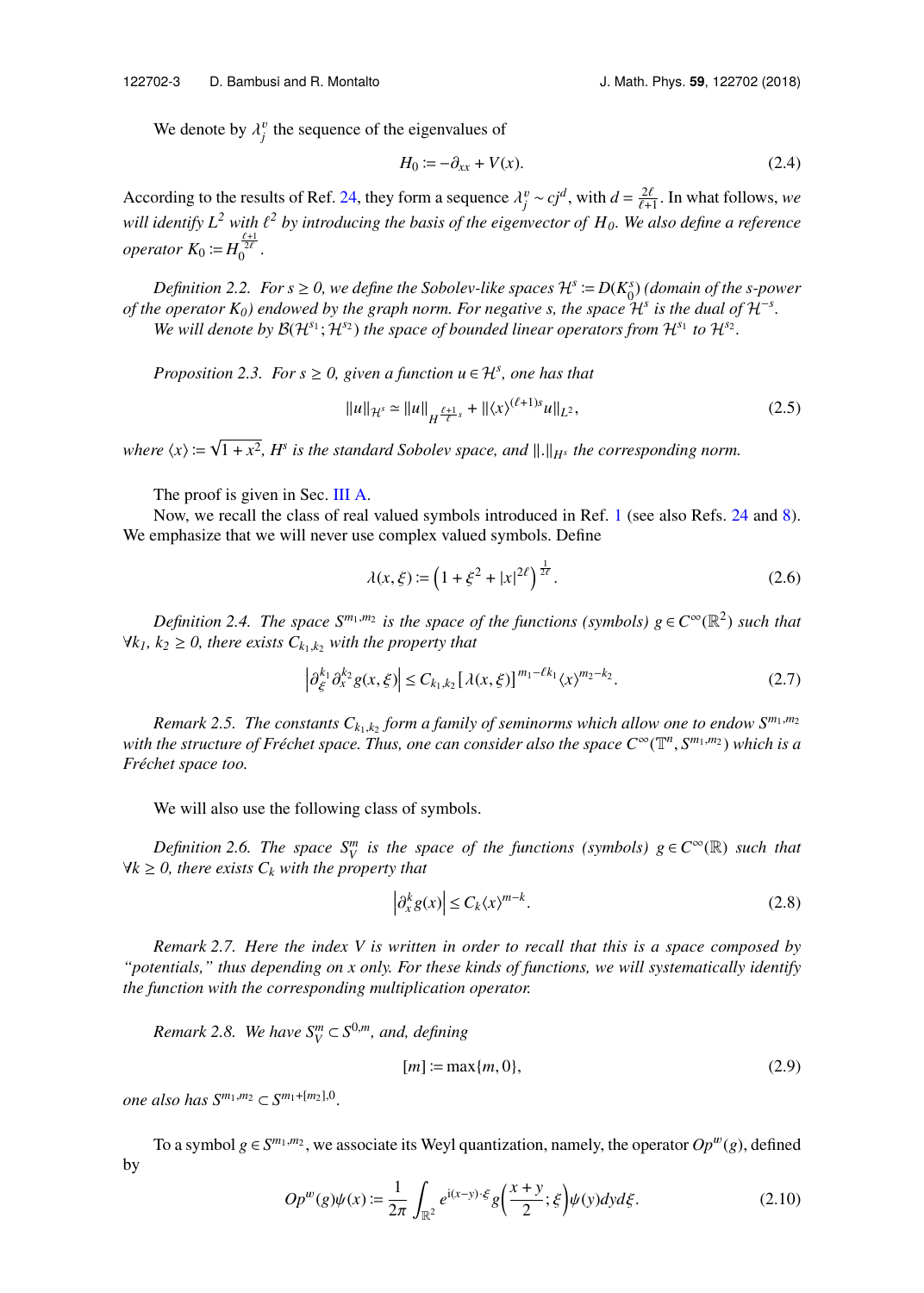Given a symbol *g*, we will often denote by the corresponding capital letter (in this case *G*) the corresponding Weyl operator, and vice versa.

The frequencies  $\omega$  will be assumed to vary in the set

$$
\Omega \coloneqq [1,2]^n,
$$

or in suitable closed subsets *O* ⊂ Ω. We will denote by |*O*| the Lebesgue measure of a Borel set.

*Definition 2.9. Given a family of time dependent unitary operators U(t), we will say that it conjugates H<sub>1</sub></sub>, to H<sub>2</sub>, if given an arbitrary solution*  $\psi$  *of the Schrödinger equation i* $\dot{\psi} = H_1 \psi$ *, the function*  $\varphi$  *defined by*  $\psi = U(t)\varphi$  *satisfies i* $\dot{\varphi} = H_2\varphi$ *.* 

Our main result is the following Theorem whose proof will occupy the rest of the paper.

**Theorem 2.10.** *Let*  $w_0 \in C^\infty(\mathbb{T}^n; S^{\beta_0^{(1)}}, \beta_0^{(2)})$ ,  $W_1 \in C^\infty(\mathbb{T}^n; S^{\beta_1}_{V})$  *be real valued symbols. Consider*<br>*inear operator the linear operator*

<span id="page-4-0"></span>
$$
H(\omega t) = (-i\partial_x - \epsilon W_1(x, \omega t))^2 + V(x) + \epsilon W_0(\omega t)
$$
\n(2.11)

*(where of course*  $W_0 := Op^w(w_0)$ *) and define*<br>  $\beta := \max \Big\{$ <br> *Assume*  $\beta < 2\ell - 1$  and  $\beta_1 \leq \ell$ .<br> *Then there exists*  $C \leq \beta > 0$  and  $\forall | \epsilon |$ 

$$
\beta := \max \Big\{ \beta_0^{(1)}, [\beta_0^{(2)}], [\beta_1 + 1] \Big\}.
$$

*Then there exists C,*  $\epsilon_* > 0$ *, and*  $\forall | \epsilon | \leq \epsilon_*$ *, a closed set*  $\Omega(\epsilon) \subset \Omega$  *and,*  $\forall \omega \in \Omega(\epsilon)$ *, there exists a unitary (in L<sup>2</sup>) time quasiperiodic map*  $U_{\omega}(\omega t)$  *conjugating [\(2.11\)](#page-4-0) to*  $H_{\infty} := diag(\lambda_j^{\infty})$ *, with*  $\lambda^{\infty} - \lambda^{\infty}(\omega, \epsilon)$  independent of time and  $\hat{\lambda}^{\infty}_{j} = \lambda^{\infty}_{j}(\omega, \epsilon)$  *independent of time and* 

$$
\left|\lambda_j^{\infty} - \lambda_j^{\nu}\right| \le C\epsilon j^{\frac{\beta}{\ell+1}}.\tag{2.12}
$$

*Furthermore, one has*

- 1.  $\lim_{\epsilon \to 0} |\Omega \Omega(\epsilon)| = 0;$
- 2.  $\forall s, r \ge 0, \exists \epsilon_{s,r} > 0 \text{ and } s_r \text{ such that if } |\epsilon| < \epsilon_{s,r}$ , then the map  $\phi \mapsto U_{\omega}(\phi)$  is of class  $C^r(\mathbb{T}^n \cdot \mathcal{R}(1^{s+s_r} \cdot 1^{s}) \cdot \text{ when } r = 0 \text{ one has } s_0 = 0$  $C<sup>r</sup>(\mathbb{T}^n; \mathcal{B}(\mathcal{H}^{s+s_r}; \mathcal{H}^s))$ *; when r = 0, one has s<sub>0</sub> = 0.*
- 3.  $\exists b > 0$  such that  $\forall s \ge 0$ ,  $||U_{\omega}(\phi) I||_{\mathcal{B}(\mathcal{H}^{s+\beta};\mathcal{H}^s)} \le C_s \epsilon^b$ .

As usual, the boundedness of Sobolev norms and the pure point nature of the Floquet spectrum follow.

Consider now the following class of symbols (already used in Refs. [24](#page-13-9) and [8\)](#page-13-0):

Definition 2.11. The space  $S^m$  is the space of the symbols  $g \in C^\infty(\mathbb{R}^2)$  such that  $\forall k_1, k_2 \ge 0$ , there *exists*  $C_{k_1,k_2}$  *with the property that* 

$$
\left|\partial_{\xi}^{k_1}\partial_{x}^{k_2}g(x,\xi)\right|\leq C_{k_1,k_2}\left[\lambda(x,\xi)\right]^{m-\ell k_1-k_2}.\tag{2.13}
$$

*Remark 2.12. If a symbol w is of class*  $S^m$  *(m*  $\geq$  *0), and depends on x only, then it is a polynomial. Indeed taking m derivatives with respect to x, one gets a function which tends to zero as*  $\xi \to \infty$ *. Since it is actually independent of* ξ*, it must be identically zero, and thus, the original function is a polynomial.*

By a small variant of the Proof of Theorem 2.10, one gets the following result.

**Theorem 2.13.** *Let*  $w \in C^{\infty}(\mathbb{T}^n; S^{\beta})$  *be a symbol and consider the time dependent operator*<br>*t*)  $\vdots$   $H_0 + \epsilon W(\omega t)$ ; assume  $B \leq 2\ell$ , then the same conclusion of Theorem 2.10 holds  $H(\omega t) := H_0 + \epsilon W(\omega t)$ ; assume  $\beta < 2\ell$ , then the same conclusion of Theorem 2.10 holds.

The details of the proof are omitted.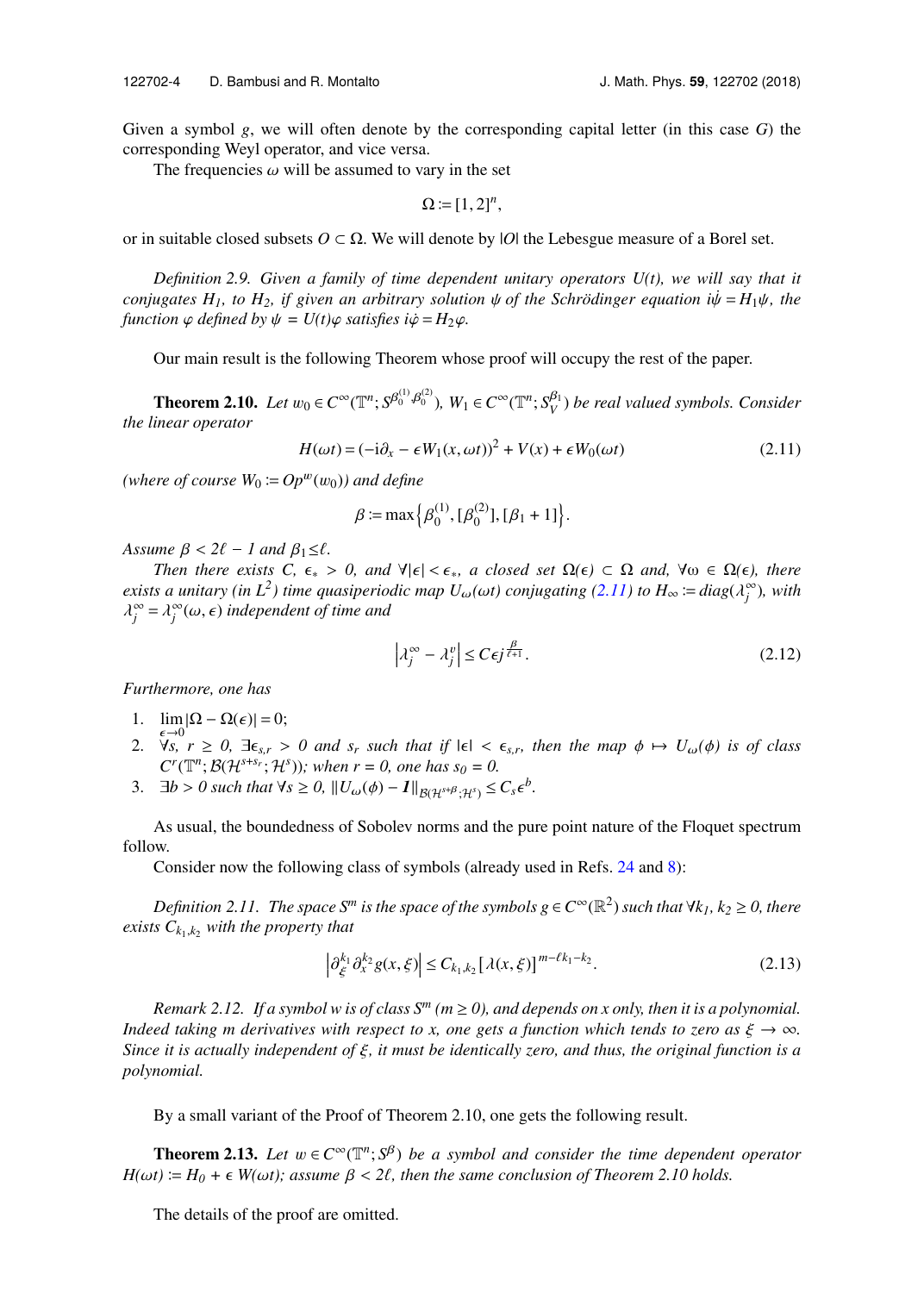*Remark 2.14. In Ref. [8,](#page-13-0) the same result was obtained under the stronger limitation*  $\beta < \ell + 1$  *in the general case, or*  $\beta$  <  $(3\ell + 1)/2$  *in the case where*  $\langle w \rangle = 0$ .

#### <span id="page-5-0"></span>**III. PROOF**

<span id="page-5-2"></span>First, remark that a quasiperiodic family of unitary transformations  $U(\omega t)$  conjugates  $H(\omega t)$ to

$$
H_{+}(\phi) = U_{\omega*}H(\phi) := U(\phi)^{-1} \Big( H(\phi)U(\phi) - i\omega \cdot \partial_{\phi} U(\phi) \Big). \tag{3.1}
$$

#### <span id="page-5-1"></span>**A. A few results on pseudodifferential calculus**

An operator *G* will be said to be pseudodifferential of class *OPSm*1,*m*<sup>2</sup> if there exists a symbol *g* ∈  $S^{m_1,m_2}$  such that  $G = Op^w(g)$ . Similarly, we will say that  $G \in OPS^m$  if there exists a symbol *g* ∈ *S*<sup>*m*</sup> such that *G* = Op<sup>*w*</sup>(*g*).

*Remark 3.1. If*  $W \in S_V^m$  is a function, then by direct computation one has

$$
Op^{w}(\xi W(x)) = -iW\partial_{x} - \frac{i}{2}W_{x} = \frac{-i\partial_{x}\circ W - Wi\partial_{x}}{2}.
$$
 (3.2)

In particular,  $H_0$  is the Weyl quantization of the symbol

$$
h_0(x,\xi) := \xi^2 + V(x),\tag{3.3}
$$

and the operator  $H$  of  $(2.11)$  is the Weyl quantization

$$
h(x,\xi,\omega t) = (\xi - \epsilon W_1(x,\omega t))^2 + V(x) + \epsilon w_0(x,\xi,\omega t).
$$
\n(3.4)

According to the standard theory of pseudodifferential operators (see, in particular, Lemma 3.4 of Ref. [1\)](#page-12-0), given two symbols  $a \in S^{m_1,m_2}$  and  $b \in S^{m'_1,m'_2}$ , there exists a symbol  $g \in S^{m_1+m'_1,m_2+m'_2}$  such that  $Op^w(a)Op^w(b) = Op^w(g)$ . One denotes  $a \sharp b := g$ , and furthermore, one has  $g = ab + S^{m_1 + m_1' - \ell, m_2 + m_2' - 1}$ , and there exists a full asymptotic expansion of  $a \sharp b$ . Eurthermore, the symbol  $(a \sharp b - b \sharp a)$  of 1*i* According to the standard theory of pseudodifferential operators (see, in particular, Lemma 3.4 of<br>Ref. 1), given two symbols  $a \in S^{m_1, m_2}$  and  $b \in S^{m'_1, m'_2}$ , there exists a symbol  $g \in S^{m_1 + m'_1, m_2 + m'_2}$  such that<br> $Op$ times the commutator of the two Weyl operators is called the Moyal Bracket of *a* and *b* and will be denoted by  $\{a; b\}_M$ . It turns out that

$$
\{a;b\}_M \in S^{m_1+m'_1-\ell,m_2+m'_2-1}, \quad \{a;b\}_M = \{a;b\} + S^{m_1+m_2-3\ell,m_1+m_2-3},\tag{3.5}
$$

where {.; .} denotes the Poisson Bracket.

We also recall the following two lemmas, proved in Ref. [1,](#page-12-0) which will be used in our proof.

*Lemma 3.2* (Lemma 3.8 in Ref. [1\)](#page-12-0). *Let*  $\chi \in S^{m,0}$  *have the further property that*  $\partial_x \chi \in S^{\ell,0}$ . Assume  $\ell + 1$  then  $\chi - On^w(x)$  is self-adjoint and  $e^{-i\epsilon X}$  leaves invariant all the spaces  $\mathcal{H}^s$ *m*  $\leq$  *e*  $\neq$  *1, then X*  $:=$  *Op<sup>w</sup>*(*x*) *is self-adjoint and e<sup>-ieX</sup> leaves invariant all the spaces*  $\mathcal{H}^s$ .

*Lemma 3.3* (Lemma 3.11 in Ref. [1\)](#page-12-0). *Let*  $\chi \in S^{\alpha,0}$  *with*  $\alpha < \ell$ , *then given*  $g \in S^{m_1,m_2}$ , *one has* 

 $e^{i\epsilon X}Op^w(g)e^{-i\epsilon X} \in OPS^{m_1,m_2}$ ,

*and its symbol is given by*

$$
g + \epsilon \{g, \chi\} + \epsilon S^{m_1 + 2(\alpha - \ell), m_2 - 2}.
$$
\n(3.6)

*Remark 3.4. In the following, we will need to consider the case where* χ *is also time dependent, namely,*  $\chi \in C^{\infty}(\mathbb{R}, S^{\alpha,0})$ , with  $\alpha < \ell$ . In such a case, according to the formula [\(3.1\)](#page-5-2), *the operator*  $e^{-i\epsilon X}$  conjugates  $On^{\psi}(\alpha)$  to *e iX conjugates Opw*(*g*) *to*

$$
e^{i\epsilon X}Op^w(g)e^{-i\epsilon X} + e^{i\epsilon X}\partial_t e^{-i\epsilon X}.
$$

*According to Remark 3.12 of Ref. [1,](#page-12-0) one has*

$$
e^{\mathrm{i}\epsilon X}\partial_t e^{-\mathrm{i}\epsilon X} \in OPS^{\alpha,0}.
$$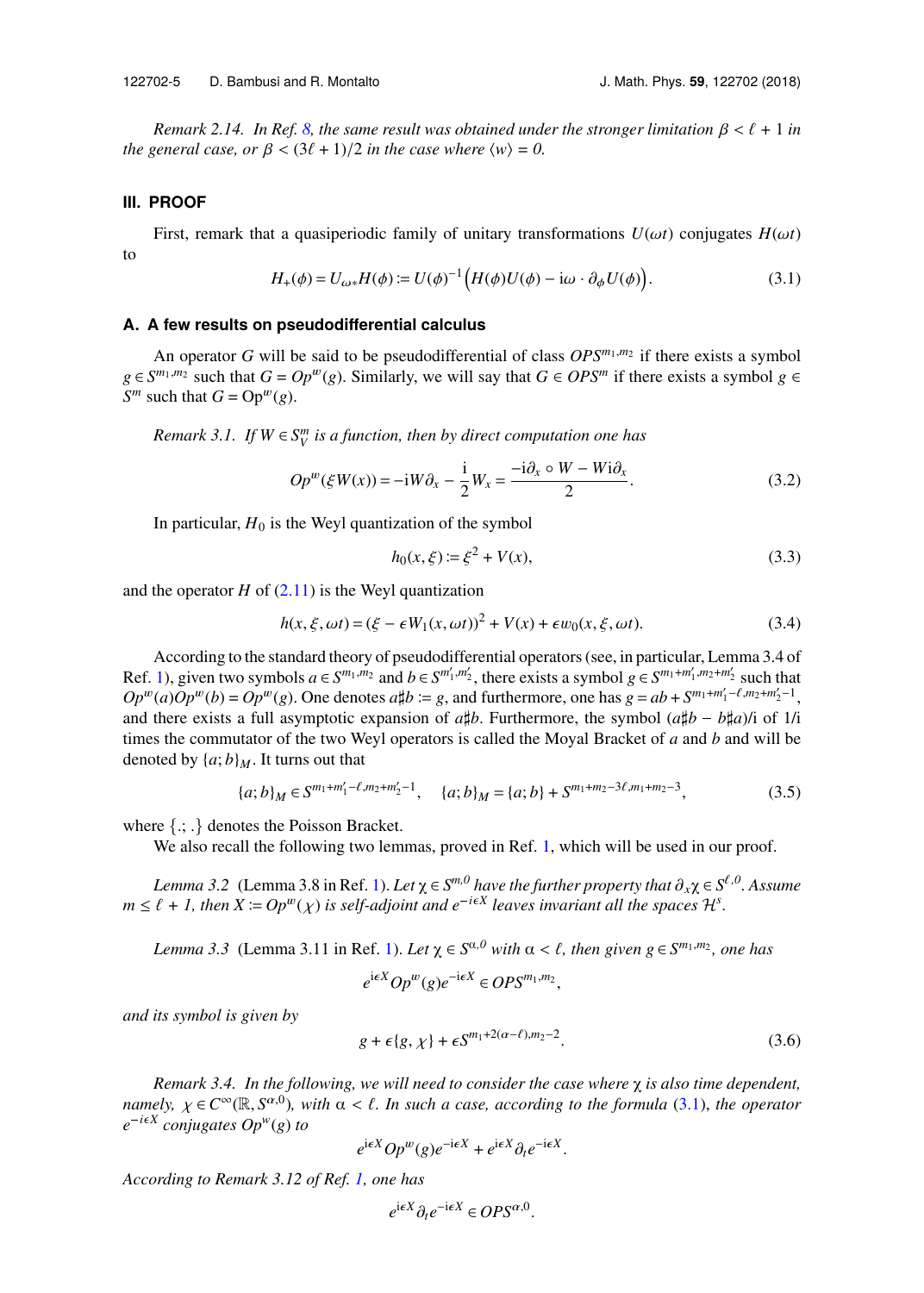The application of the Calderon Vaillancourt Theorem yields the following Lemma.

*Lemma 3.5.* Let  $g \in S^{m_1, m_2}$ , then one has

$$
Op^{w}(g) \in \mathcal{B}(\mathcal{H}^{s_1+s}; \mathcal{H}^s), \quad \forall s, \quad \forall s_1 \ge m_1 + [m_2].
$$
 (3.7)

In order to deal with functions *p* which depend on  $(x, \xi)$  through  $h_0$  only, namely, such that there exist a  $\tilde{p}$  with the property that

$$
p(x,\xi) = \tilde{p}(h_0(x,\xi)),
$$

we introduce the following class of symbols.

*Definition 3.6.* A function  $\tilde{p} \in C^{\infty}$  will be said to be of class  $\widetilde{S}^m$  if there exist constants  $C_k$  such *that*

$$
\left|\frac{\partial^k \tilde{p}}{\partial E^k}(E)\right| \le C_k \langle E \rangle^{\frac{m}{2\ell} - k}.\tag{3.8}
$$

Sometimes symbols of this class are also called classical symbols.

By abuse of notation, we will say that  $p \in \overline{S}^m$  if there exists  $\tilde{p} \in \overline{S}^m$  such that  $p(x, \xi) = \tilde{p}(h_0(x, \xi))$ . We say that the corresponding Weyl operator  $Op^{w}(p)$  belongs to the class  $\widetilde{OPS}^{m}$ .

*Proof of Proposition 2.3.* Proposition 2.3 is a direct consequence of the fact that, according to the results of Ref. [25,](#page-13-10) for any real *s*, the operator  $K_0^s$  (recall that  $K_0 = H_0^{\frac{\ell+1}{2\ell}}$ ) is a pseudodifferential operator whose symbol has the form

<span id="page-6-2"></span>
$$
(\xi^2 + |x|^{2\ell})^{\frac{s(\ell+1)}{2\ell}} + \text{lower order terms.}
$$

In turn, for,  $s \ge 0$ , this is bounded by a constant times  $\langle \xi \rangle^{s} \frac{\xi+1}{\xi} + \langle x \rangle^{s(\ell+1)}$ . As a consequence, one deduces the equivalence (2.5) deduces the equivalence [\(2.5\)](#page-3-0).  $\Box$ 

Let  $p \in S^{m_1, m_2}$  be a symbol and define its average by

$$
\langle p \rangle(x,\xi) := \frac{1}{T(E)} \int_0^{T(E)} p(\Phi_{h_0}^{\tau}(x,\xi)) d\tau \Big|_{E=h_0(x,\xi)}, \tag{3.9}
$$

where  $\Phi_{h_0}^{\tau}(x, \xi)$  is the classical flow of the Hamiltonian  $h_0$  and  $T(E)$  is the period of the classical orbits of  $h_0$  at energy E Consider the homological equation orbits of  $h_0$  at energy *E*. Consider the homological equation

<span id="page-6-1"></span>
$$
p + \{h_0; \chi\} = \langle p \rangle. \tag{3.10}
$$

Then the following lemma summarizes the results of Lemmas 3.13 and 3.14 of Ref. [1.](#page-12-0)

*Lemma 3.7.* Assume that  $p \in S^{m_1,m_2}$ , then one has  $\langle p \rangle \in \tilde{S}^{m_1+[m_2]}$ , and furthermore, the homolog*ical equation* [\(3.10\)](#page-6-1) *has a solution*  $\chi \in S^{m_1+[m_2]-\ell+1,0}$ .

#### <span id="page-6-0"></span>**B.** Reduction of  $W_1$

In order to eliminate the magnetic term, we will perform a gauge transformation; first of all, we study the properties of such a transformation.

*Lemma 3.8. Let b* ∈ *S*<sup>*a*</sup> *with*  $\alpha \leq \ell + 1$ , then the unitary transformation e<sup>-ib(x)</sup> maps the spaces  $\mathcal{H}^s$  *themselves and leaves invariant the space of the need odifferential operators of class*  $\Omega^{g_m,m_2}$ *into themselves and leaves invariant the space of the pseudodifferential operators of class OPSm*1,*m*<sup>2</sup> *.* 

*Proof.* In order to show that the spaces  $\mathcal{H}^s$  are left invariant by the transformation  $e^{-ib}$  generated by *b*, we apply Theorem 1.2 of Ref. [26](#page-13-11) according to which it is enough to verify that  $[b, K_0]K_0^{-1}$  is a bounded operator. This is easily verified by remarking that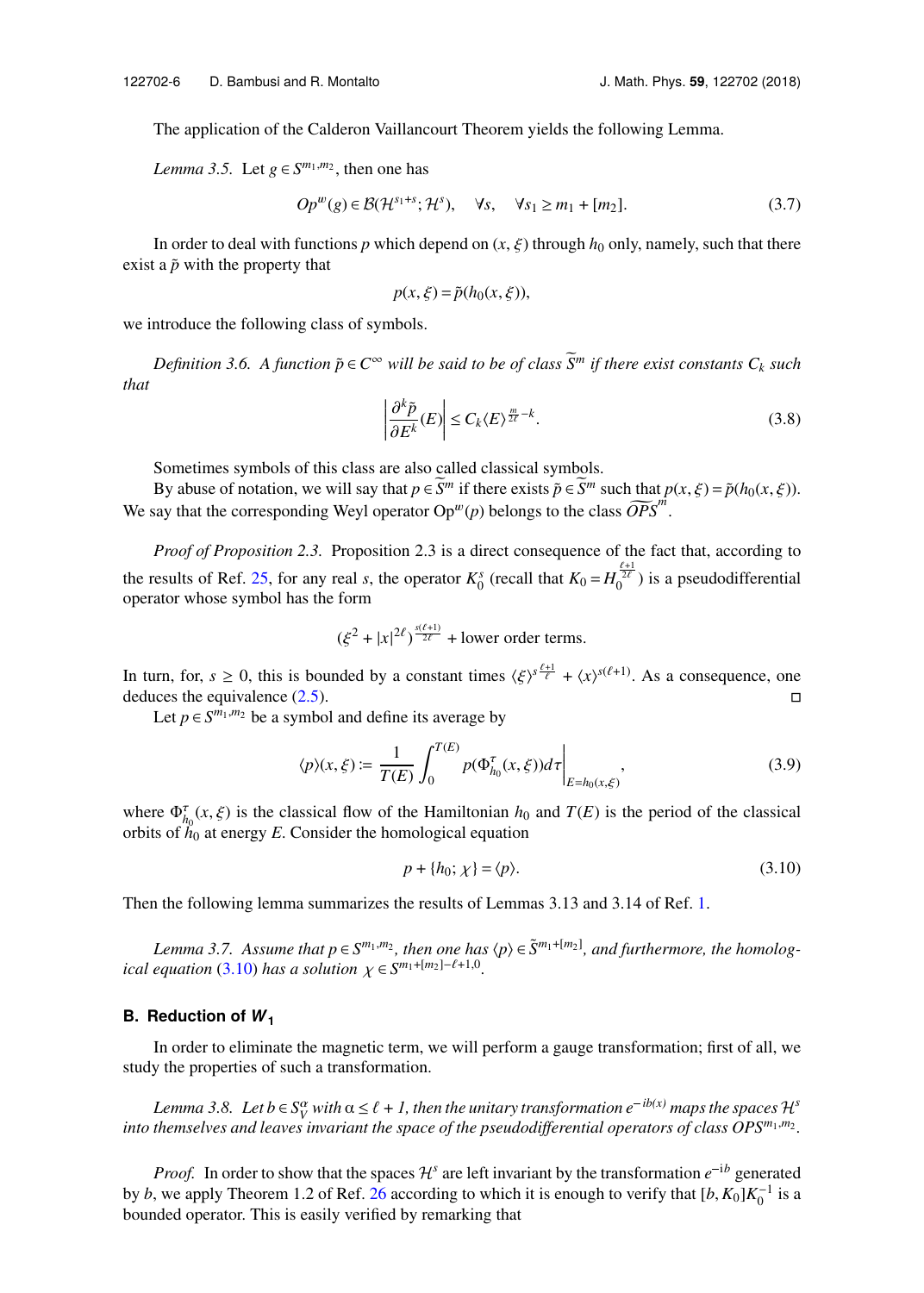$$
[b, K_0]K_0^{-1} = Op^{w}(\{b, h_0^{\frac{\ell+1}{2\ell}}\}h_0^{-\frac{\ell+1}{2\ell}}) + \text{lower order terms} ,
$$

and by explicit computation of the Poisson bracket, the function  $\{b, h_0^{\frac{\ell+1}{2\ell}}\}h_0^{-\frac{\ell+1}{2\ell}}$  is bounded together  $[b, K_0]K_0^{-1} = Op^{w}(\{b, h_0^{\frac{r_2}{2\ell}}\}h_0^{-\frac{r_2}{2\ell}})$  + lower order terms,<br>and by explicit computation of the Poisson bracket, the function  $\{b, h_0^{\frac{\ell+1}{2\ell}}\}h_0^{-\frac{\ell+1}{2\ell}}$  is bounded together<br>with all its deriva 3.5, the corresponding operator is bounded. We come to the transformation of pseudodifferential operators.

According to the standard approach to Egorov's theorem, it is enough to prove that, denoting by  $\Phi_b^t(x, \xi) = (x, \xi - tb'(x))$  the Hamiltonian flow of the Hamiltonian function *b*, one has  $g \circ \Phi_b^t \in S^{n_1, n_2}$  for any  $g \in S^{n_1, n_2}$  for any  $n_1, n_2$ . First, remark that one has for any  $g \in S^{n_1, n_2}$  for any  $n_1, n_2$ . First, remark that one has

$$
|g(x,\xi - tb'(x))| \le C\langle x \rangle^{n_2} \lambda(x,\xi - tb'(x))^{n_1}.
$$

But, by the definition of  $\lambda$ ,

$$
\lambda(x, \xi - tb'(x)) \le C(1 + \xi^2 + (tb'(x))^2 + |x|^{2\ell}) \le C_1 \lambda(x, \xi)
$$

 $\lambda(x, \xi - tb'(x)) \le C(1 + \xi^2 + (tb'(x))^2 + |x|^{2\ell}) \le C_1 \lambda(x, \xi)$ <br>since, by assumption,  $|tb'(x)|^2 \le \langle x \rangle^{2(\alpha - 1)} \le \langle x \rangle^{2\ell}$ , for  $|t| \le 1$ . For the derivatives of *g*, one proceeds  $\Box$  similarly.  $\Box$ 

*Lemma 3.9. There exists b*  $\in C^{\infty}(\mathbb{T}^n; S^{[\beta_1+1]}_V)$  *such that the transformation* 

$$
U^{(1)}(\phi): \psi(x) \mapsto e^{-i\epsilon b(\phi, x)} \psi(x)
$$
\n(3.11)

*conjugates* [\(2.11\)](#page-4-0) *to*

<span id="page-7-1"></span>
$$
H^{(1)}(\phi) := -\partial_{xx} + V(x) + \epsilon W_0^{(1)}(\phi), \quad w_0^{(1)} \in C^\infty(\mathbb{T}^n, S^{\beta,0}),\tag{3.12}
$$

where  $W_0^{(1)} = Op^w$   $($ (1)  $\binom{1}{0}$ .

*Proof.* One has

$$
[U^{(1)}]^{-1} \circ (i\partial_x) \circ U^{(1)} = i\partial_x - \epsilon b_x, - [U^{(1)}]^{-1} \circ (i\omega \cdot \partial_{\phi} U^{(1)}) = -\epsilon \omega \cdot \partial_{\phi} b,
$$
 (3.13)

while the operators of multiplication are invariant under the transformation (with  $\phi$  considered as a parameter). Thus, if we define *b* by

$$
b(\phi, x) = \int_0^x W_1(\phi, y) dy,
$$
 (3.14)

we get  $b \in S^{[\beta_1+1]}$ , and  $(i\partial_x + W_1(x, \phi))^2$  is conjugated to the differential operator  $(i\partial_x)^2 - \epsilon \omega \cdot \partial_\phi b$ .<br>The transformation of  $W_0$  is an immediate corollary of Lemma 3.8. Finally by summing up on

The transformation of  $W_0$  is an immediate corollary of Lemma 3.8. Finally, by summing up, one gets the thesis.

#### <span id="page-7-0"></span>**C. Smoothing theorems**

*Thanks to Lemma 3.9, in the case*  $\ell = 1$  $\ell = 1$ *, Theorem 2.10 follows from Theorem 2.4 of Ref.* 1*, so* we concentrate on the case  $\ell > 1$ .

In this case, the conjugation of  $H^{(1)}$  to a Hamiltonian with a smoothing perturbation is obtained through the combination of a few smoothing theorems which essentially have already been proved in previous papers, but are here combined in a new way. Precisely, in Theorem 3.10, we conjugate  $H^{(1)}$  to a new Hamiltonian  $H^{(2)}$  which is a perturbation of  $H_0$ , with perturbation which, up to a smoothing remainder, belongs to the class  $C^{\infty}(\mathbb{T}^n, S^{\beta})$ . In Theorem 3.11, we conjugate (again up to a smoothing remainder)  $H^{(2)}$  to a new Hamiltonian which is time dependent and diagonal (with respect to the basis of the eigenfunctions of  $H_0$ ). In Lemma 3.13, we show that the (still time dependent) eigenvalues of the diagonal Hamiltonian are symbols of class  $\tilde{S}^{\beta}$  as functions of  $\lambda_j^{\rho}$ . In Lemma 3.15, we eliminate time from the above eigenvalues. Finally, in Lemma 3.16, we summarize the 3.15, we eliminate time from the above eigenvalues. Finally, in Lemma 3.16, we summarize the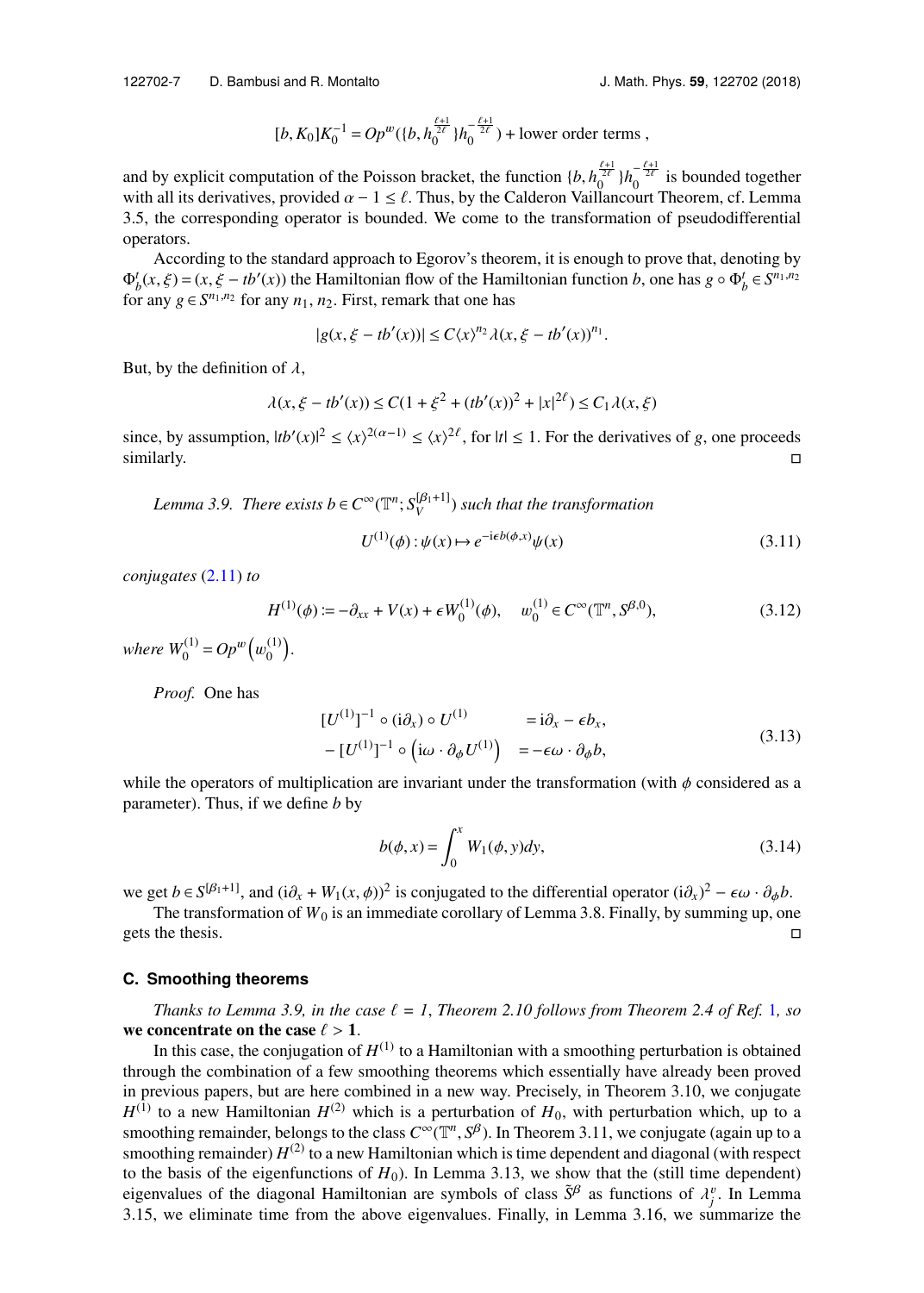results and draw the last conclusions in a form suitable for the application of the KAM theory of Ref. [8.](#page-13-0)

The first result that we need is a smoothing theorem which is a variant of Theorem 3.19 of Ref. [1.](#page-12-0)

**Theorem 3.10** [*Smoothing Theorem 1*]. *Consider the Hamiltonian* [\(3.12\)](#page-7-1)*, and assume*

$$
\beta < 2\ell - 1 \; ;
$$

*fix an arbitrary*  $\kappa > 0$ . Then there exists a time dependent family of unitary transformations  $U^{(2)}(\phi)$ *which conjugates the Hamiltonian* [\(3.12\)](#page-7-1) *to a pseudo-differential operator*  $H^{(2)}$  *with the symbol*  $h^{(2)}$ *given by*

$$
h^{(2)}(\phi, x, \xi) = h_0(x, \xi) + \epsilon z^{(2)}(h_0(x, \xi), \phi) + \epsilon r^{(2)}(x, \xi, \phi),
$$
\n(3.15)

 $where \ z^{(2)} \in C^\infty(\mathbb{T}^n; \tilde{S}^\beta)$  *is a function of*  $(x, \xi)$  *through*  $h_0$  *only, while the remainder fulfills* 

$$
r^{(2)} \in C^{\infty}(\mathbb{T}^n; S^{-\kappa,0}).
$$
\n
$$
(3.16)
$$

*Furthermore, one has*

1.  $\forall r \ge 0$ ,  $\exists s_r$  *such that the map*  $\phi \mapsto U^{(2)}(\phi)$  *is of class C<sup>r</sup>*( $\mathbb{T}^n$ ;  $\mathcal{B}(\mathcal{H}^{s+s_r}; \mathcal{H}^s)$ )*; when*  $r = 0$ , one *has*  $s_0 = 0$ .  $\overline{\mathbf{u}}$ 

$$
2. \quad \left\| U^{(2)}(\phi) - \mathbf{1} \right\|_{\mathcal{B}(\mathcal{H}^{s+\beta};\mathcal{H}^s)} \leq C_s \epsilon.
$$

*Proof.* The proof is essentially identical to the Proof of Theorem 3.19 of Ref. [1,](#page-12-0) the difference is that one makes the first transformation reducing  $(3.12)$  to the form  $(3.41)$  of Ref. [1,](#page-12-0) and then, instead of eliminating the time dependence from the average of  $w_0^{(1)}$ <br>14) in order to get a normal form which is a function of time  $_{0}^{(1)}$ , one iterates the previous step (as in Ref. [14\)](#page-13-3), in order to get a normal form which is a function of time, but depending on the space variables through  $h_0$  only.

Precisely, fix

$$
\delta \coloneqq \min\{\ell-1; \beta - (2\ell - 1)\},\
$$

which is strictly positive due to the assumption on  $\beta$ , and define the sequence

$$
\alpha_0 := \beta, \quad \alpha_{j+1} = \alpha_j - \delta.
$$

Then, we are going to prove that there exist sequences of (time dependent) symbols  $z_j \in C^\infty(\mathbb{T}^n; \tilde{S}^\beta)$ , Hamiltonian operator with symbol (1) *i*<sup>1</sup>) ∈ *C*<sup>∞</sup>(T<sup>*n*</sup>; *S*<sup>α*j*,0</sup>), and  $\chi_j$  ∈ *C*<sup>∞</sup>(T<sup>*n*</sup>; *S*<sup>α*j*-1</sub>− $\ell$ +1,0</sup>) with the property that *e*<sup>-i $\epsilon$ *Op*<sup>*w*</sup>(*X<sub>j+1</sub>*) conjugates the</sup>

$$
h_j^{(1)} := h_0 + \epsilon z_j + \epsilon w_j^{(1)}
$$
\n(3.17)

to a Hamiltonian operator with the same symbol, but with *j* replaced by  $j + 1$ . We proceed by induction. The result is true for  $j = 0$  by taking  $z_j = 0$ . Assume that the result true for some *j*. Next, we consider the homological equation [\(3.10\)](#page-6-1) with *p* replaced by  $w_j^{(1)}$ <sup>(1)</sup>. Let  $\chi_{j+1}$  be its solution, and use the operator  $e^{-i\epsilon Op^w(\chi_{j+1})}$  to conjugate the Hamiltonian to a new Hamiltonian with a symbol which, according to Lemma 3.3, is given by  $\mathbf{r}$ 

$$
h_0 + \epsilon \left\{ h_0; \chi_{j+1} \right\} + \epsilon S^{\alpha_j - (2\ell - 1 - \alpha_j), 0}
$$
\n(3.18)

$$
+\epsilon z_j + \epsilon^2 S^{\alpha_0 - (2\ell - 1 - \alpha_j),0} \tag{3.19}
$$

$$
+\epsilon w_j^{(1)} + \epsilon^2 S^{\alpha_j - (2\ell - 1 - \alpha_j),0}
$$
\n(3.20)

$$
+\epsilon S^{\alpha_j-\ell+1,0}.\tag{3.21}
$$

Define  $z_{j+1} = z_j + \epsilon \langle w_j^{(1)} \rangle$ <sup>(1)</sup>) and  $w_j^{(1)}$  to be the sum of all the remainder terms above. Then, one deduces  $j$  with  $j+1$  in place of  $j$ the claimed statement with  $j + 1$  in place of *j*.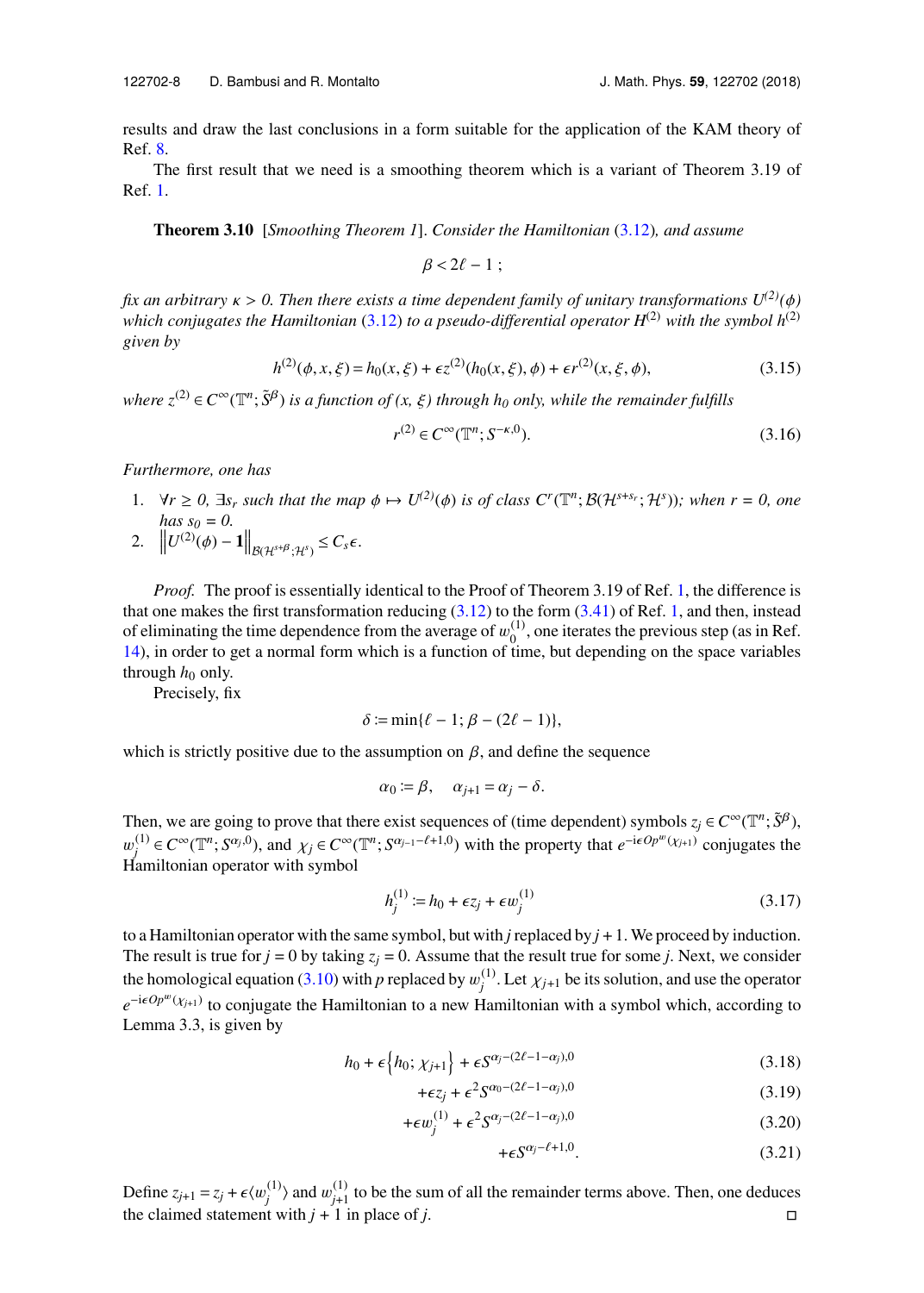We now apply Theorem 3.8 of Ref. [14](#page-13-3) which gives the following.

**Theorem 3.11** [*Smoothing Theorem 2*]. *Under the assumptions of Theorem 3.10. There exists a unitary (time-dependent) operator U(3)*(φ) *in L*<sup>2</sup> (R) *which conjugates H(2) [and thus the Hamiltonian* [\(2.11\)](#page-4-0)*] to the Hamiltonian*

<span id="page-9-0"></span>
$$
H^{(3)}(\phi) := H_0 + \epsilon Z^{(3)}(\phi) + \epsilon R^{(3)}(\phi),\tag{3.22}
$$

*where*  $Z^{(3)}(\phi) \in C^{\infty}(\mathbb{T}^n, \widetilde{OPS}^{\beta})$  *commutes with*  $H_0$ , *i.e.*,  $[Z^{(3)}(\omega t), H_0] = 0$ , *while*  $R^{(3)} \in C^{\infty}(\mathbb{T}^n, OPS^{-\kappa,0})$ . *Eurthermore* one has *C* <sup>∞</sup>(T *n* , *OPS*−κ,0)*. Furthermore, one has*

- 1.  $\forall r \ge 0$ ,  $\exists s_r$  *such that the map*  $\phi \mapsto U^{(3)}(\phi)$  *is of class C<sup>r</sup>*( $\mathbb{T}^n$ ;  $\mathcal{B}(\mathcal{H}^{s+s_r}; \mathcal{H}^s)$ )*; when*  $r = 0$ *, one has*  $s_0 = 0$ *.*
- 2.  $\left\| U^{(3)}(\phi) 1 \right\|_{\mathcal{B}(\mathcal{H}^{s+\beta};\mathcal{H}^s)} \leq C_s \epsilon.$

*Proof.* First, we recall that according to Theorems 7 and 8 of Ref. [24,](#page-13-9) there exists a pseudodifferential operator  $Q \in OPS^{-(\ell+1)}$  such that

$$
H_0 = K_1^{\frac{2\ell}{\ell+1}} + Q, \text{ and } [K_1; Q] = 0,
$$
\n(3.23)

and the spectrum of  $K_1$  is  $\{j + \sigma\}_{j \geq 0}$  with<sup>[27](#page-13-12)</sup>  $\sigma > 0$ . Remark that  $K_1$  and Q are diagonal on the basis of the eigenfunctions of  $H_0$ . Then, Theorem 3.8 of Ref. [14](#page-13-3) applies and gives the result with  $Z^{(3)}$ which commutes with  $K_1$ ; however, since the eigenvalues of  $K_1$  are simple,  $Z^{(3)}$  commutes also with  $H_0$ .

*Remark 3.12. By the previous theorem, the matrix of the operator*  $Z^{(3)}(\omega t)$  *is diagonal on the basis of the eigenfunctions of H0. Thus, on this basis*

$$
Z^{(3)}(\phi) = \text{diag}_{j \ge 0} \mu_j(\phi) \tag{3.24}
$$

*with suitable smooth functions*  $\mu_j(\phi)$  *which satisfy for any m*  $\in \mathbb{N}$ *, the estimate*  $\|\mu_j\|_{C^m(\mathbb{T}^n)} \leq C_m j^{\frac{\beta}{\ell+1}}$ *for a suitable constant*  $C_m > 0$ .

We are now going to show that, due to the property that  $Z^{(3)}(\omega t)$  is a pseudodifferential operator, the  $\mu_j$ 's are essentially smooth functions of the eigenvalues of  $H_0$ , i.e., of  $\lambda_j^v$ .

*Lemma 3.13. For any*  $\kappa$  *there exists a smooth function*  $z_{\mu} \in C^{\infty}(\mathbb{T}^n; \tilde{S}^{\beta})$  *and a sequence of tions*  $\delta$ :( $\delta$ ) such that *functions*  $\delta_i(\phi)$  *such that* 

$$
\mu_j(\phi) = z_\mu(\lambda_j^v, \phi) + \delta_j(\phi),\tag{3.25}
$$

*and for any m*  $\geq$  0, there exist  $C_m$  *such that* 

$$
\|\delta_j\|_{C^m(\mathbb{T}^n)} \le C_m \langle j \rangle^{-\kappa}.
$$
\n(3.26)

*Proof.* The Lemma follows by the following inductive claim: For any  $k \in \mathbb{N}$ , there exists a smooth function  $z_{\mu}^{(k)}(H_0)$  of the operator  $H_0$  (spectrally defined as a function of  $H_0$ ) with  $z_{\mu}^{(k)} \in C^{\infty}(\mathbb{T}^n, OPS^{\beta})$ such that

$$
Z^{(3)} = z_{\mu}^{(k)}(H_0) + OPS^{\beta - (k+1)(\ell+1)}.
$$

The claim is proved by arguing by induction on *k*. **Proof for**  $k = 0$ 

Denote by  $z^{(3)}$ , the symbol of  $Z^{(3)}$  (where we drop the dependence on  $\phi$ ). Let  $\eta(E)$  be a smooth pactly supported function and write compactly supported function and write

$$
z^{(3)} = z_0^{(3)} + z_R^{(3)},
$$

where  $z_R^{(3)}$  $R^{(3)}(x, \xi, \omega t) := z^{(3)}(x, \xi, \omega t) \eta(h_0(x, \xi))$  and  $z_0^{(3)} := z^{(3)} - z_R^{(3)}$ *R* .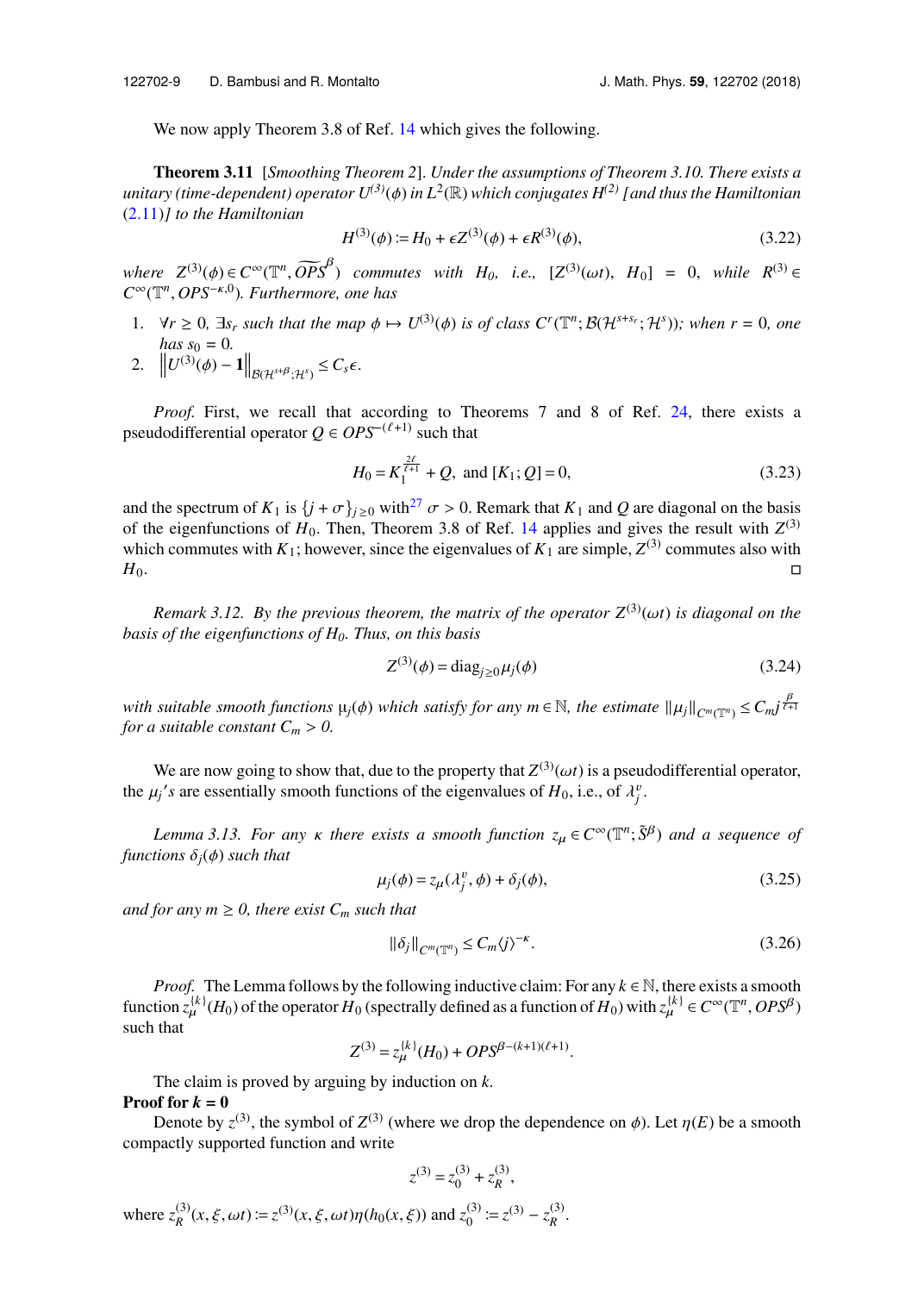By the commutation property, one has

$$
\{z^{(3)}; h_0\}_M = 0 \implies \{z_0^{(3)}; h_0\} =: \delta \in S^{\beta - \ell - 3}.
$$
 (3.27)

Denote by  $\Phi_{h_0}^t$ , the flow of the Hamiltonian system with Hamiltonian  $h_0$ , and define the average of  $z_0^{(3)}$ <sup>(3)</sup> according to [\(3.9\)](#page-6-2). By Lemma 4.16 of Ref. [8,](#page-13-0) one has  $\langle z^{(3)} \rangle \in C^{\infty}(\mathbb{T}^n, \tilde{S}^{\beta})$ .

Define now

$$
\check{z}_0^{(3)} := z_0^{(3)} - \langle z_0^{(3)} \rangle,
$$

and remark that the average of  $\delta$  vanishes so that  $\zeta_0^{(3)}$  $_{0}^{(5)}$  is the only solution with zero average of the equation  $\overline{a}$ 

$$
\left\{h_0; \check{z}^{(3)}\right\} = \delta.
$$

 ${h_0; \xi^{(3)} = \delta.}$ <br>Now, according to Lemma 4.17 of Ref. [8,](#page-13-0) such a solution is of class  $S^{\beta - 2(\ell+1)}$ . It follows that  $\zeta_0^{(3)}$  $0^{(3)}$  ∈ *S*<sup>β-2( $\ell$ +1). Furthermore, by the standard argument, one has that  $\langle z_0^{(3)} \rangle$ </sup>  $\langle 0^{(3)} \rangle$  $(x, \xi) = \langle z_0^{(3)} \rangle$ <br>A has that the W  $\binom{3}{0}$  (*h*<sub>0</sub>(*x*, *ξ*), *ϕ*) depending on  $(x, \xi)$  through  $h_0$  only. Finally, by functional calculus, one has that the Weyl operator of  $\ell z^{(3)}(h_0, \phi)$  is given by of  $\zeta_0^{(3)}$  $\binom{3}{0}$  (*h*<sub>0</sub>,  $\phi$ ) is given by

$$
\langle z_0^{(3)} \rangle (H_0) + OPS^{\beta - (\ell + 1)}.
$$
\n(3.28)

Thus, one has

$$
Z^{(3)} = \langle z_0^{(3)} \rangle (H_0) + OPS^{\beta - (\ell + 1)}.
$$

Thus, the claimed statement for  $k = 0$  follows by defining  $z_{\mu}^{\{0\}} := \langle z_0^{(3)} \rangle$  $\binom{3}{0}$ . **Proof of the inductive step**

Assume that

$$
Z^{(3)} = z_{\mu}^{[k]}(H_0) + OPS^{\beta - (k+1)(\ell+1)}, \quad z_{\mu}^{[k]} \in OPS^{\beta}.
$$

We define  $A_{\mu}^{(k)} := Z^{(3)} - z_{\mu}^{(k)}(H_0) \in OPS^{\beta-(k+1)(\ell+1)}$ , and let  $a_{\mu}^{(k)} \in S^{\beta-(k+1)(\ell+1)}$  be the symbol of  $A_{\mu}^{(\ell)}$ . The following splitting holds:

$$
a_{\mu}^{(k)} = a_{\mu,0}^{(k)} + a_{\mu,R}^{(k)}, \quad a_{\mu,0}^{(k)} := (1 - \eta(h_0(x,\xi)))a_{\mu}^{(k)}, \quad a_{\mu,R}^{(k)} := \eta(h_0(x,\xi))a_{\mu}^{(k)}.
$$

Since  $Z^{(3)}$  and  $z_{\mu}^{(k)}(H_0)$  commute with  $H_0$  then  $A_{\mu}^{(k)}$  also commutes with  $H_0$ , and hence, one obtains that  $\overline{a}$ )  $\overline{a}$ )

$$
\left\{a_{\mu}^{(k)}; h_0\right\}_M = 0 \implies \left\{a_{\mu,0}^{(k)}; h_0\right\} =: \delta_k \in S^{\beta - (k+1)(\ell+1) - \ell - 3}.
$$

We now define  $\check{a}^{(k)}_{\mu,0} := a^{(k)}_{\mu,0} - \langle a^{(k)}_{\mu,0} \rangle$ , where  $\langle a^{(k)}_{\mu,0} \rangle$  is the average of the symbol  $a^{(k)}_{\mu,0}$  with respect to the Hamiltonian flow of  $h_0$ . Note that the average of  $\delta_0$  vanishes, and the Hamiltonian flow of  $h_0$ . Note that the average of  $\delta_k$  vanishes, and by Lemma 4.16 of Ref. [8,](#page-13-0) one has that  $\langle a_{\mu,0}^{[k]} \rangle \equiv \langle a_{\mu,0}^{[k]} \rangle(h_0) \in \widetilde{S}^{\beta-(k+1)(\ell+1)}$ . Hence,  $\check{a}_{\mu,0}^{[k]}$  is the unique solutio equation  $\overline{a}$ )

<span id="page-10-1"></span><span id="page-10-0"></span>
$$
\left\{\breve{a}_{\mu,0}^{\{k\}};h_0\right\}=: \delta_k,
$$

and by Lemma 4.17 of Ref. [8,](#page-13-0) one has that  $\check{a}^{(k)}_{\mu,0} \in S^{\beta-(k+3)(\ell+1)}$ , and hence,

$$
a_{\mu}^{(k)} = a_{\mu,0}^{(k)} + a_{\mu,R}^{(k)} = \langle a_{\mu,0}^{(k)} \rangle (h_0) + \check{a}_{\mu,0}^{(k)} + a_{\mu,R}^{(k)} = \langle a_{\mu,0}^{(k)} \rangle (h_0) + S^{\beta - (k+3)(\ell+1)}.
$$
 (3.29)

Finally, by functional calculus, one has that

$$
Op^{w}(\langle a_{\mu,0}^{(k)}\rangle(h_{0})) = \langle a_{\mu,0}^{(k)}\rangle(H_{0}) + OPS^{\beta-(k+2)(\ell+1)}.
$$
\n(3.30)

Therefore,  $(3.29)$  and  $(3.30)$  imply that

$$
Z^{(3)} = z_{\mu}^{(k)}(H_0) + A_{\mu}^{(k)} \stackrel{(3.29)}{=} z_{\mu}^{(k)}(H_0) + \text{Op}^w(\langle a_{\mu,0}^{(k)}\rangle(h_0)) + OPS^{\beta - (k+3)(\ell+1)}
$$
  

$$
\stackrel{(3.30)}{=} z_{\mu}^{(k)}(H_0) + \langle a_{\mu,0}^{(k)}\rangle(H_0) + OPS^{\beta - (k+2)(\ell+1)}.
$$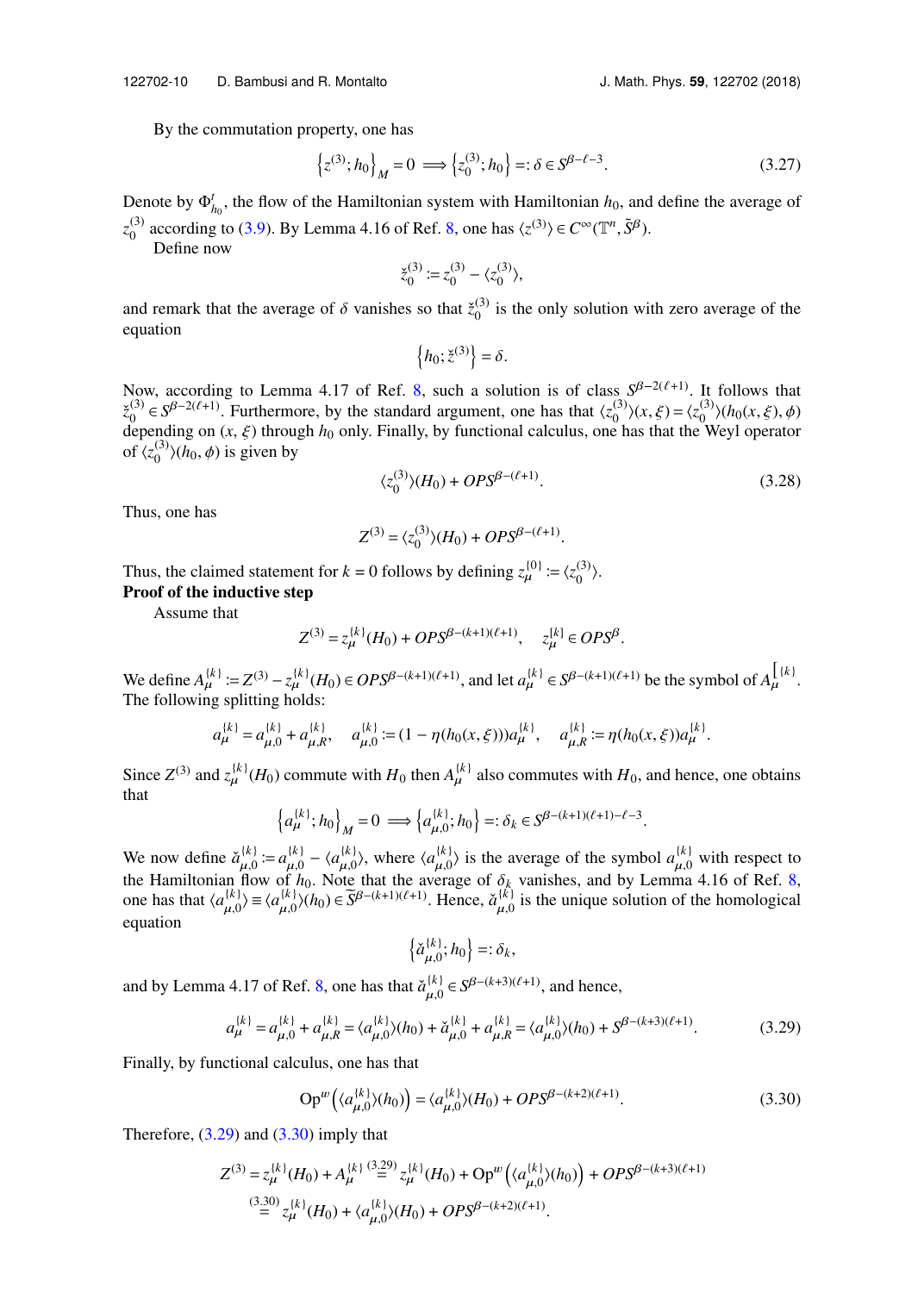The claimed statement at the step  $k + 1$  then follows by defining  $z_{\mu}^{(k+1)}(H_0) := z_{\mu}^{(k)}(H_0) + \langle a_{\mu,0}^{(k)} \rangle$ <br>  $\square$ 

#### <span id="page-11-0"></span>**D. Elimination of time from** *Z* **(3) and preparation for KAM theory**

In this section, we eliminate time from  $Z^{(3)}$ , and we get a system suitable for the application of the KAM Theorem 7.3 of Ref. [8.](#page-13-0)

First, we fix a  $\tau > n - 1$ , and for any  $\gamma \in (0, 1)$ , we define the set  $\Omega_{\gamma}$  of Diophantine frequencies with constant  $\gamma$  by the following.

*Definition 3.14. The frequencies* ω *belonging to the set*

$$
\Omega_{\gamma} := \left\{ \omega \in [1, 2]^n : |\omega \cdot k| \ge \frac{\gamma}{|k|^{\tau}}, \ \forall k \in \mathbb{Z}^n \setminus \{0\} \right\}
$$
 (3.31)

*are called Diophantine.*

It is well known that  $|\Omega - \Omega_{\gamma}| \le C\gamma$  for a suitable positive constant *C*.

In the following, we will denote by  $Lip(\Omega_\gamma; C^r(\mathbb{T}^n; \mathcal{B}(\mathcal{H}^s; \mathcal{H}^{s'}))$  the space of Lipschitz functions from  $\Omega$ <sub>*y*</sub> to  $C^r(\mathbb{T}^n; \mathcal{B}(\mathcal{H}^s; \mathcal{H}^{s'}))$ . Furthermore, we define

<span id="page-11-1"></span>
$$
\langle z_{\mu} \rangle_{\phi}(E) := \frac{1}{(2\pi)^n} \int_{\mathbb{T}^n} z_{\mu}(E, \phi) d\phi,
$$
 (3.32)

where  $z_{\mu}$  is given in Lemma 3.13. Note that  $\langle z_{\mu} \rangle \in \tilde{S}^{\beta}$ . We now prove the following lemma.

*Lemma 3.15. For*  $\omega \in \Omega_{\gamma}$ *, there exists a unitary (time-dependent) operator*  $U^{(4)}(\omega t)$  *in L<sup>2</sup> which conjugates* [\(3.22\)](#page-9-0) *into*

<span id="page-11-2"></span>
$$
H^{(4)}(\phi) := A_0 + \epsilon R_0(\phi),\tag{3.33}
$$

*where*

$$
A_0 := \text{diag}_{j \ge 0}(\lambda_j^{(0)}(\omega)),\tag{3.34}
$$

$$
\lambda_j^{(0)}(\omega) = \lambda_j^v + \langle z_\mu \rangle_\phi(\lambda_j^v), \quad \forall j \ge 0.
$$
\n(3.35)

*Furthermore, one has*

- 1.  $\forall r \ge 0$ *, the map*  $\phi \mapsto U^{(4)}(\phi)$  is of class  $C^r(\mathbb{T}^n; B(\mathcal{H}^s; \mathcal{H}^{s-\beta r}))$ .<br>2.  $||_{U^{(4)}(\phi)} = 1|| \le C \epsilon_0 e^{-1}$
- 2.  $\left\| U^{(4)}(\phi) 1 \right\|_{\mathcal{B}(\mathcal{H}^{s+\beta};\mathcal{H}^s)} \leq C_s \epsilon \gamma^{-1}.$
- 3. *For all r, one has*  $R_0 := Lip\Big(\Omega_\gamma; C^r(\mathbb{T}^n; \mathcal{B}(\mathcal{H}^s; \mathcal{H}^{s+\kappa-\beta r-1}))\Big).$

*Proof.* The transformation is obtained by eliminating time from the operator  $H_0 + \epsilon z_\mu(H_0)$ . Note that this latter linear operator is diagonal. According to Lemma 3.13, we write the operator *H*<sup>(3)</sup>(φ) in [\(3.22\)](#page-9-0) as *H*<sup>(3)</sup>(φ) = *D*(φ) + *εQ*(φ), where *D*(φ) = diag<sub>j≥0</sub>(λ<sup>*y*</sup> +  $\epsilon z_{\mu}(\lambda_j^{\nu}, \phi)$ ) and *Q*(φ)  $\mathbb{R} = R^{(3)}(\phi) + \text{diag}_{j \geq 0} \delta_j(\phi)$ . We then conjugate *H*<sup>(4)</sup> by means of a transformation of the form  $U^{(4)}(\phi)$ <br>- diag  $e^{-\epsilon G(\phi)}$  By (3.1) the conjugated vector field is then given by  $=$  diag<sub>j≥0</sub> $e^{-\epsilon c_j(\phi)}$ . By [\(3.1\)](#page-5-2), the conjugated vector field is then given by

$$
H^{(4)}(\phi) = \text{diag}_{j\geq 0}\Big(\lambda_j^v + \epsilon z_\mu(\lambda_j^v, \phi) - \epsilon \omega \cdot \partial_\phi c_j(\phi)\Big) + \epsilon U^{(4)}(\phi)^{-1} Q(\phi) U^{(4)}(\phi).
$$

In order to eliminate time dependence from the diagonal part of the operator  $H^{(4)}(\phi)$ , we consider the Fourier expansion the Fourier expansion

$$
z_{\mu}(\lambda_j^v, \phi)(\phi) = \sum_{k \in \mathbb{Z}^n} \widehat{z}_{\mu}(\lambda_j^v, k) e^{ik \cdot \phi}
$$

and define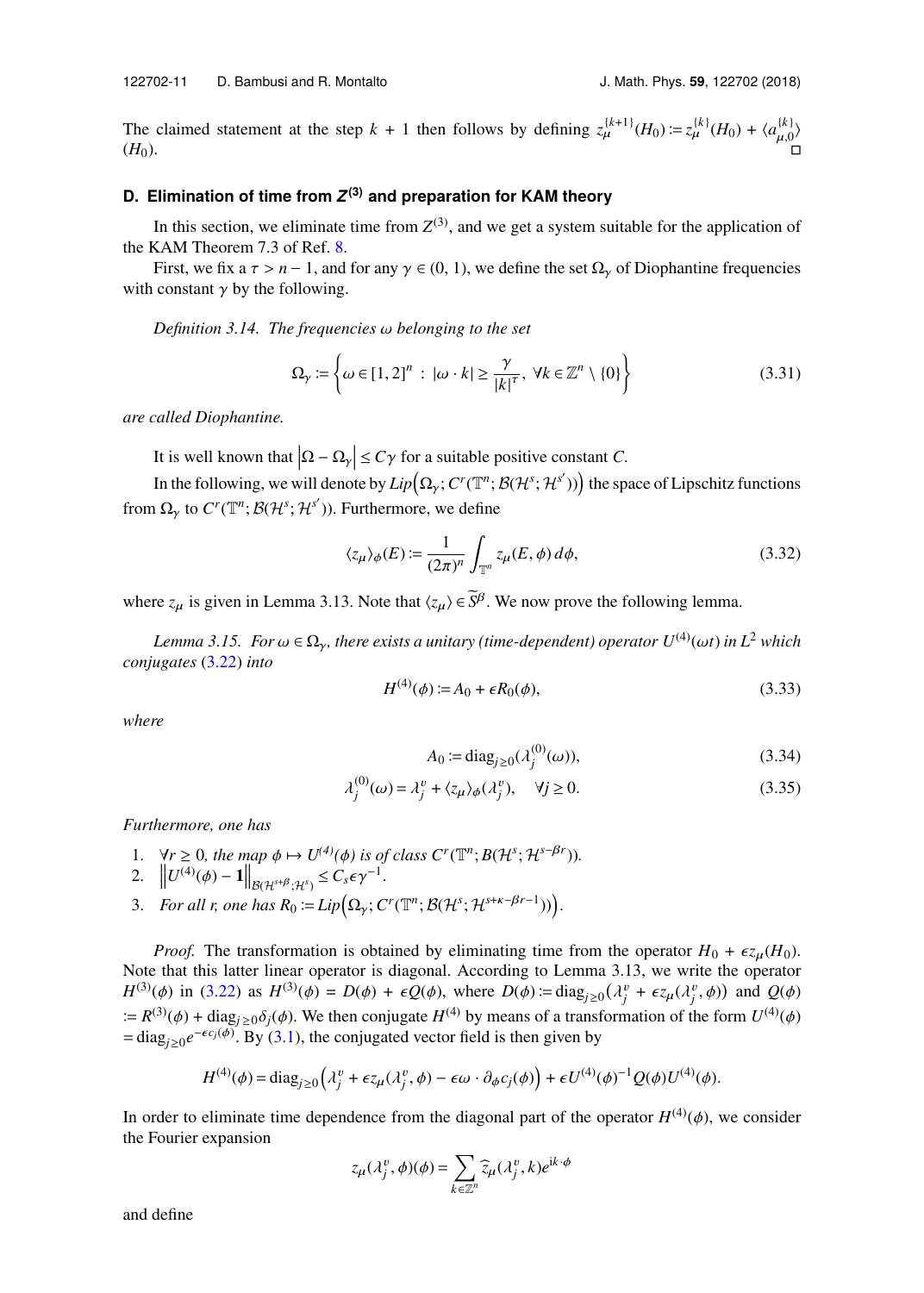122702-12 D. Bambusi and R. Montalto J. Math. Phys. **59**, 122702 (2018)

$$
c_j(\phi) = \sum_{k \in \mathbb{Z}^n \backslash \{0\}} \frac{\widehat{z}_{\mu}(\lambda_j^v, k)}{\mathrm{i}\omega \cdot k} e^{\mathrm{i}k \cdot \phi}.
$$

Then the operator  $H^{(4)}(\phi)$  takes the form

$$
H^{(4)}(\phi) = \text{diag}_{j\geq 0}\left(\lambda_j^v + \epsilon \langle z_\mu \rangle_\phi(\lambda_j^v)\right) + \epsilon U^{(4)}(\phi)^{-1} Q(\phi) U^{(4)}(\phi),
$$

where we recall the definition [\(3.32\)](#page-11-1). A simple analysis of the transformation  $U^{(4)}(\phi)$  and of the remainder  $R_0(\phi) = U^{(4)}(\phi)^{-1} O(\phi) U^{(4)}(\phi)$  shows that the properties 1-3 are fulfilled remainder  $R_0(\phi) \coloneqq U^{(4)}(\phi)^{-1} Q(\phi) U$ <br>As a final step, we have a Lemm inder  $R_0(\phi) := U^{(4)}(\phi)^{-1} Q(\phi) U^{(4)}(\phi)$  shows that the properties 1-3 are fulfilled. <br>As a final step, we have a Lemma which shows that  $H^{(4)}$  fulfills the assumptions of Theorem 7.3

of Ref. [8](#page-13-0) which thus gives the result.

*Lemma 3.16. For any positive*  $\gamma$ ,  $r$ ,  $\kappa$ , there exists a set  $\Omega_{\gamma}^{(0)} \subset \Omega_{\gamma}$  and positive constants a, C,  $\epsilon_{\ast}$ *such that, if*  $|\epsilon| < \epsilon_*$ *, then for any*  $\omega \in \Omega_y^{(0)}$ *, the unitary* (*in L*<sup>2</sup>) *operator*  $U_1 := U^{(1)} \circ U^{(2)} \circ U^{(3)} \circ U^{(4)}$ <br>conjugates (1,2) to (3,33), and furthermore, the following properties hold: *conjugates* [\(1.2\)](#page-1-3) *to* [\(3.33\)](#page-11-2)*, and furthermore, the following properties hold:*

$$
\left|\Omega_{\gamma} \setminus \Omega_{\gamma}^{(0)}\right| \le C\gamma^{a},\tag{3.36}
$$

$$
A_0 := \text{diag}(\lambda_j^{(0)}),\tag{3.37}
$$

with  $\lambda_j^{(0)}$ <br>*with*  $d-$ <sup>(0)</sup>  $\lambda_j^{(0)} = \lambda_j^{(0)}$   $\lambda_j^{(0)} = 2 \ell l \ell \ell$  $j_{j}^{(0)}(ω)$  *Lipschitz dependent on* ω ∈ Ω<sub>γ</sub> *and fulfilling the following inequalities*<br><sup>*i*</sup>  $(0, ρ)$  *Lipschitz dependent on* ω ∈ Ω<sub>γ</sub> *and fulfilling the following inequalities* [*with*  $\tilde{d} = 2\ell/(\ell + 1)$ ]:

<span id="page-12-2"></span>
$$
\left|\lambda_j^{(0)} - \lambda_j^v\right| \le C\epsilon j^{\frac{\beta}{l+1}},\tag{3.38}
$$

$$
\left| \lambda_i^{(0)} - \lambda_j^{(0)} \right| \ge \frac{1}{C} \left| i^d - j^d \right|,\tag{3.39}
$$

$$
\left| \frac{\Delta(\lambda_i^{(0)} - \lambda_j^{(0)})}{\Delta \omega} \right| \le C\epsilon |i^d - j^d|,
$$
\n(3.40)

$$
\left|\lambda_i^{(0)} - \lambda_j^{(0)} + \omega \cdot k\right| \ge \frac{\gamma(1 + |i^d - j^d|)}{1 + |k|^\tau}, \quad |i - j| + |k| \ne 0,
$$
\nwhere, as usual, for any Lipschitz function  $f$ , we denoted  $\Delta f = f(\omega) - f(\omega')$ .

0 *). Furthermore, one has*

- 1. *the map*  $\phi \mapsto U_1(\phi)$  *is of class*  $C^r(\mathbb{T}^n; \mathcal{B}(\mathcal{H}^s; \mathcal{H}^{s-\beta r}))$ .<br>2.  $||U_1(\phi) 1||_{\mathcal{H}^s(\mathcal{H}^s)} \leq C \epsilon \gamma^{-1}$
- 2.  $||U_1(\phi) 1||_{\mathcal{B}(\mathcal{H}^{s+\beta};\mathcal{H}^s)} \leq C_s \epsilon \gamma^{-1}.$
- 3. *For all r, one has*  $R_0 := Lip\Big(\Omega_\gamma; C^r(\mathbb{T}^n; \mathcal{B}(\mathcal{H}^s; \mathcal{H}^{s+\kappa-\beta r-1}))\Big).$

The proof is exactly as the proof of Lemma 5.2 of Ref. [8](#page-13-0) to which we refer for the details.

We end the section by remarking that Theorem 2.10 is now an immediate consequence of the Theorem 7.3 of Ref. [8.](#page-13-0)

#### **ACKNOWLEDGMENTS**

Dario Bambusi was supported by Universita Statale di Milano and by GNFM. Riccardo Montalto ´ was supported by the Swiss National Science Foundation, grant *Hamiltonian systems of infinite dimension*, Project No. 200020–165537.

- <sup>4</sup> P. Duclos, O. Lev, P. Št'ovíček, and M. Vittot, "Weakly regular Floquet Hamiltonians with pure point spectrum," [Rev. Math.](https://doi.org/10.1142/s0129055x02001363) [Phys.](https://doi.org/10.1142/s0129055x02001363) **14**(6), 531–568 (2002).
- <sup>5</sup> S. B. Kuksin, *Nearly Integrable Infinite-Dimensional Hamiltonian Systems*, Lecture Notes in Mathematics (Springer-Verlag, Berlin, 1993), Vol. 1556.

<span id="page-12-0"></span><sup>&</sup>lt;sup>1</sup> D. Bambusi, "Reducibility of 1-d Schrödinger equation with time quasiperiodic unbounded perturbations. II," [Commun.](https://doi.org/10.1007/s00220-016-2825-2) [Math. Phys.](https://doi.org/10.1007/s00220-016-2825-2) **353**(1), 353–378 (2017).

<span id="page-12-1"></span><sup>&</sup>lt;sup>2</sup> M. Combescure, "The quantum stability problem for time-periodic perturbations of the harmonic oscillator," Ann. I.H.P.: Phys. Theor. **47**(1), 63–83 (1987).

<sup>&</sup>lt;sup>3</sup> P. Duclos and P. Št'ovíček, "Floquet Hamiltonians with pure point spectrum," [Commun. Math. Phys.](https://doi.org/10.1007/bf02101896) 177(2), 327–347 (1996).